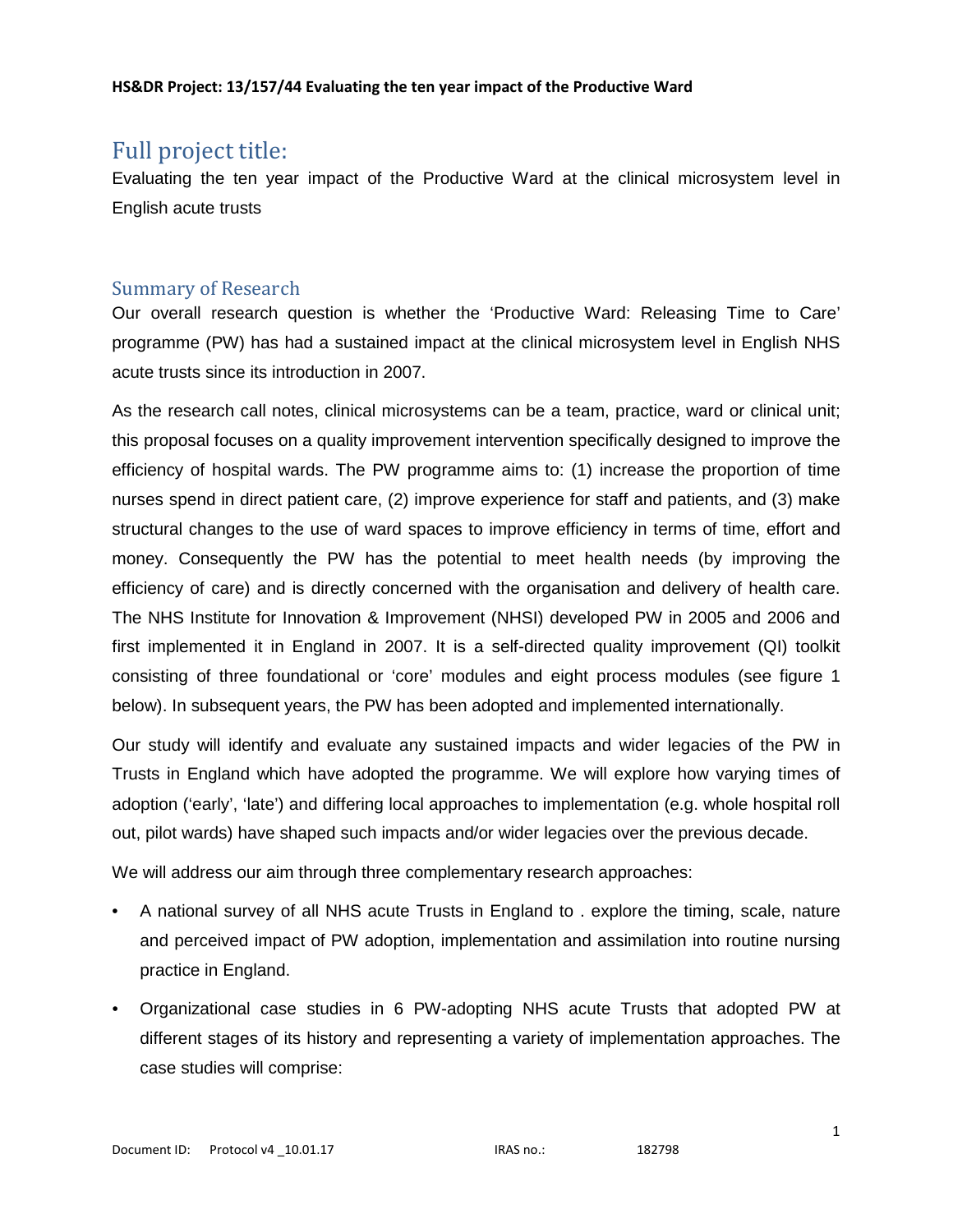- semi-structured interviews and (where practicable) focus groups to explore approaches to implementation (including PPI involvement), perceived impacts and potential wider legacies of the PW with a range of staff at different organisational levels (including 2 wards that implemented the PW within each Trust)
- documentary analyses to (a) further explore local approaches to implementation over time, and (b) inform a critical review and evaluation of the local use of metrics to monitor and report on the impact of the PW (including, for example, any productivity, patient experience and staff wellbeing indicators)
- semi-structured interviews with PPI leads and any patients involved with implementation or evaluation of the PW in order to assess the extent - and how - patient and public engagement has shaped the impact of the PW .
- Telephone interviews with staff known to have been leading PW in its early days (in post in 2010) to investigate the wider legacies of PW in terms of professional development.

There is little evidence relating to the sustainability of the impact of interventions like the PW in clinical microsystems. The proposed study will draw on a unique and detailed dataset compiled in 2009 by the research team enabling the lasting effects (10 years post-adoption by the end of the proposed study) of the PW to be evaluated. We will generate evidence relating both to any lasting impact of the PW (and the nature of that impact) but also as to how different approaches to local implementation shaped the sustained impact at the clinical microsystem level of a national QI programmme.

# Background and Rationale

In May 2008, the government invested £50 million to support the dissemination and implementation of the Productive Ward (PW) in England. This investment was provided on the basis of evidence from early test sites (2006-08), widespread commitment from nursing leaders and the promise of what PW might help to achieve across the NHS (Dept of Health, 2008). The NHSI had developed the PW programme in order to empower ward teams to identify areas for improvement by giving staff the information, skills and time they need to regain control of their ward and the care they provide. Modules and toolkits to guide implementation were made freely available via the NHSI website; trusts could also purchase 'standard' or 'accelerated' support packages. Figure 1 illustrates the 3 'core' modules (well organized ward; knowing how we are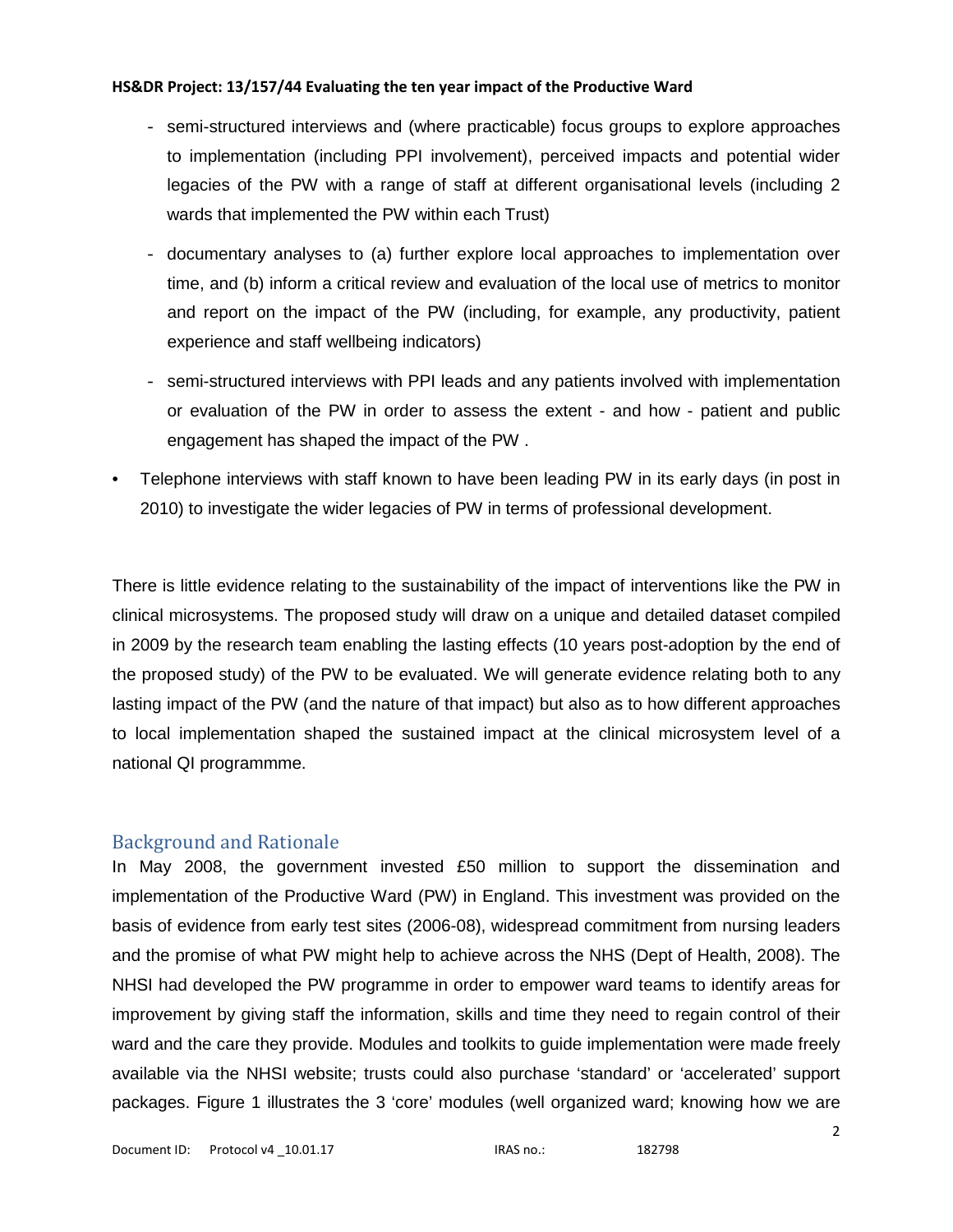doing; patient status at a glance) and 8 'process' modules (patient hygiene, nursing procedures, ward round, patient observations, admissions and planned discharge, shift handovers, meals and medicines) that together comprised the PW programme. Local implementation was supported by ward and project leader guides and an extensive 'toolkit'.



## **FIGURE 1 The structure of the PW programme**

Table 1 summarises the three aims of the PW and provides examples of the modules that might be expected to have contributed to each of these 3 aims: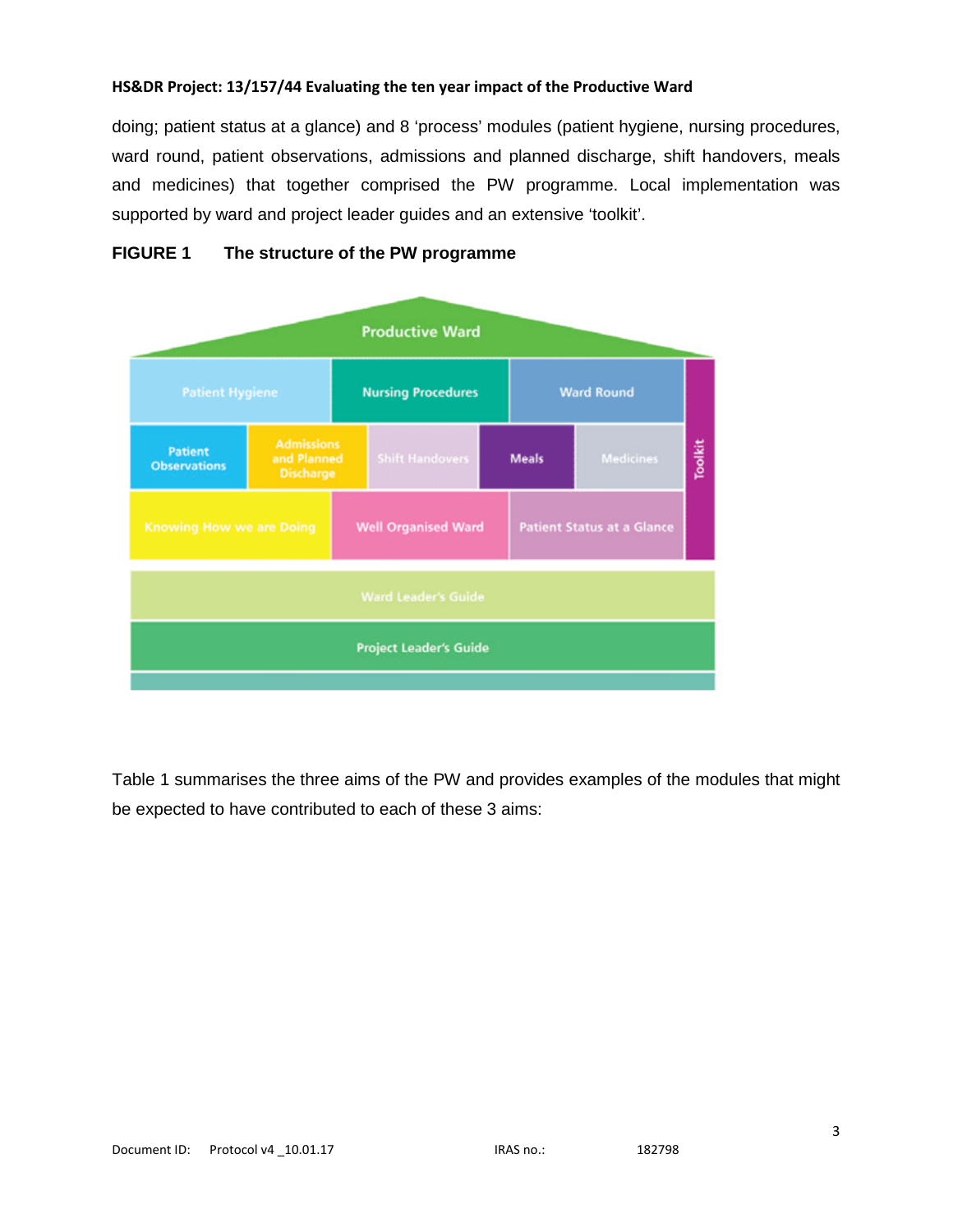| <b>PW</b> aims                                   | Examples of PW modules likely to<br>have                                           |  |
|--------------------------------------------------|------------------------------------------------------------------------------------|--|
|                                                  |                                                                                    |  |
|                                                  | influenced this                                                                    |  |
|                                                  |                                                                                    |  |
|                                                  | (1) increase the proportion of time Core modules (well organized ward; knowing how |  |
| nurses spend in direct patient care,             | we are doing; patient status at a glance); medicines;                              |  |
|                                                  | patient hygiene; meals; nursing procedures                                         |  |
| (2) improve experience for staff and All modules |                                                                                    |  |
| patients                                         |                                                                                    |  |
|                                                  |                                                                                    |  |

# **TABLE 1 Summary of PW aims, modules and data collection methods**

**(3) make structural changes to the**  Core modules (well organized ward; knowing how **use of ward spaces to improve**  we are doing; patient status at a glance); shift **efficiency in terms of time, effort and**  handovers; admissions and planned discharges; **money** nursing procedures

In collaboration with the NHSI we undertook research in the period 2009-10 exploring the development, early adoption, implementation and spread of the PW in England (NNRU & NHSI, 2009; Robert et al, 2011). The study comprised analysis of indicators of the timing of 'decisions to adopt' the PW, an online 32-item survey of PW leads in English trusts and interviews in five organisational case studies to explore the process of assimilation in different local contexts. This earlier research established that 36% (140) of all NHS trusts (acute and non-acute) had adopted the programme (i.e. purchased either an accelerated (n=109) or standard (n=31) support package) by March 2009 with large variation between geographical regions (Robert et al, 2011) (see table 2).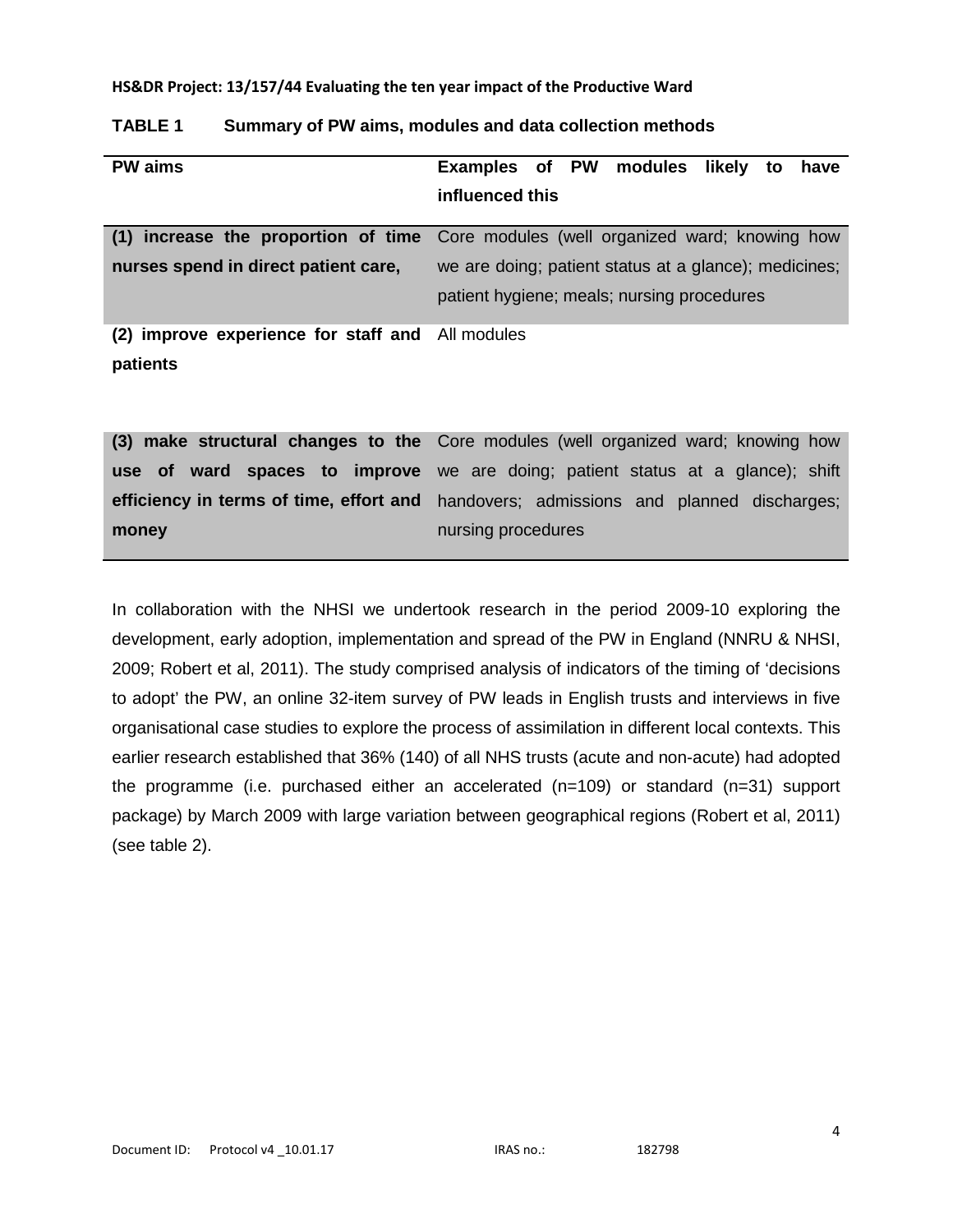# **TABLE 2 Total number of NHS trusts in England purchasing accelerated or standard PW support packages by March 2009 [by Strategic Health Authorities (SHA)]**

| <b>SHA</b>              | <b>Total</b><br>number | of Purchased package: accelerated/standard | <b>Adoption</b> |
|-------------------------|------------------------|--------------------------------------------|-----------------|
|                         | <b>NHS trusts</b>      | (no. of trusts)                            | (%)             |
|                         |                        |                                            |                 |
|                         |                        |                                            |                 |
| <b>East Midlands</b>    | 23                     | 2/0                                        | 9               |
| <b>South Central</b>    | 23                     | 19/2                                       | 91              |
| <b>South West</b>       | 39                     | 13/13                                      | 67              |
| <b>West Midlands</b>    | 38                     | 2/3                                        | 13              |
| <b>South East Coast</b> | 28                     | 19/0                                       | 68              |
| <b>East of England</b>  | 40                     | 27/0                                       | 68              |
| Yorkshire & the         | 37                     | 2/10                                       | 32              |
| <b>Humber</b>           |                        |                                            |                 |
| <b>North West</b>       | 63                     | 8/3                                        | 17              |
| London                  | 75                     | 17/0                                       | 23              |
| <b>North East</b>       | 23                     | 0/0                                        | $\mathbf 0$     |
|                         |                        |                                            |                 |
| <b>TOTAL</b>            | 389                    | 109/31                                     | 36              |

In this national study we also explored the local components and key interactions that helped to explain the rate and scale of the adoption, implementation and assimilation of the PW into routine nursing practice in NHS trusts in England. The PI for this current proposal (Glenn Robert) also contributed to an NIHR-funded systematic review of the extensive literature on the diffusion of service innovations which had produced a model for understanding the complexities of the adoption, implementation and assimilation of innovations into day-to-day healthcare services (Greenhalgh et al. 2005). This review found that few empirical studies acknowledged the complexities of spreading and sustaining innovation in service organisations. Most concentrated on specific components of the model (for example, certain features of innovations or specific characteristics of individual adopters) and failed to take account of their interactions and contextual and contingent features. The model was originally developed to help make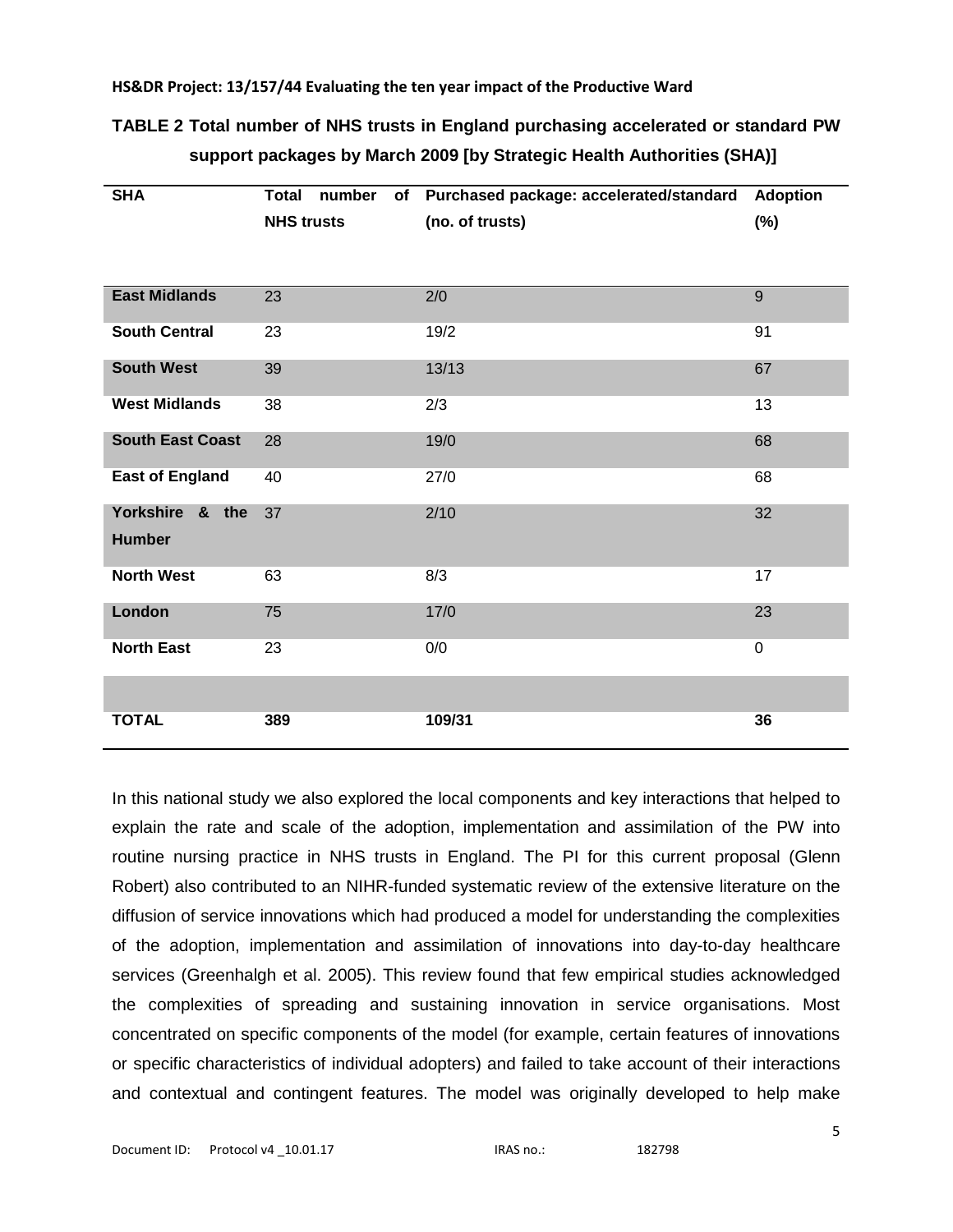sense of the multiple components and interactions that influence adoption, implementation and assimilation in complex settings such as acute trusts. In our study of the adoption of the PW we adapted the model as shown in figure 2 below.

# **FIGURE 2 Framework for examining diffusion of the Productive Ward programme**  (adapted from Greenhalgh et al, 2005)



We found that interactions between several factors had contributed to the rapid adoption of the PW programme in England:

- the innovation itself was adaptable and well framed for different groups of staff
- the linkages between the external change agency and potential adopters were generally strong
- the readiness for change was heightened by the priority accorded to local QI agendas and the pre-existence of service improvement teams and expertise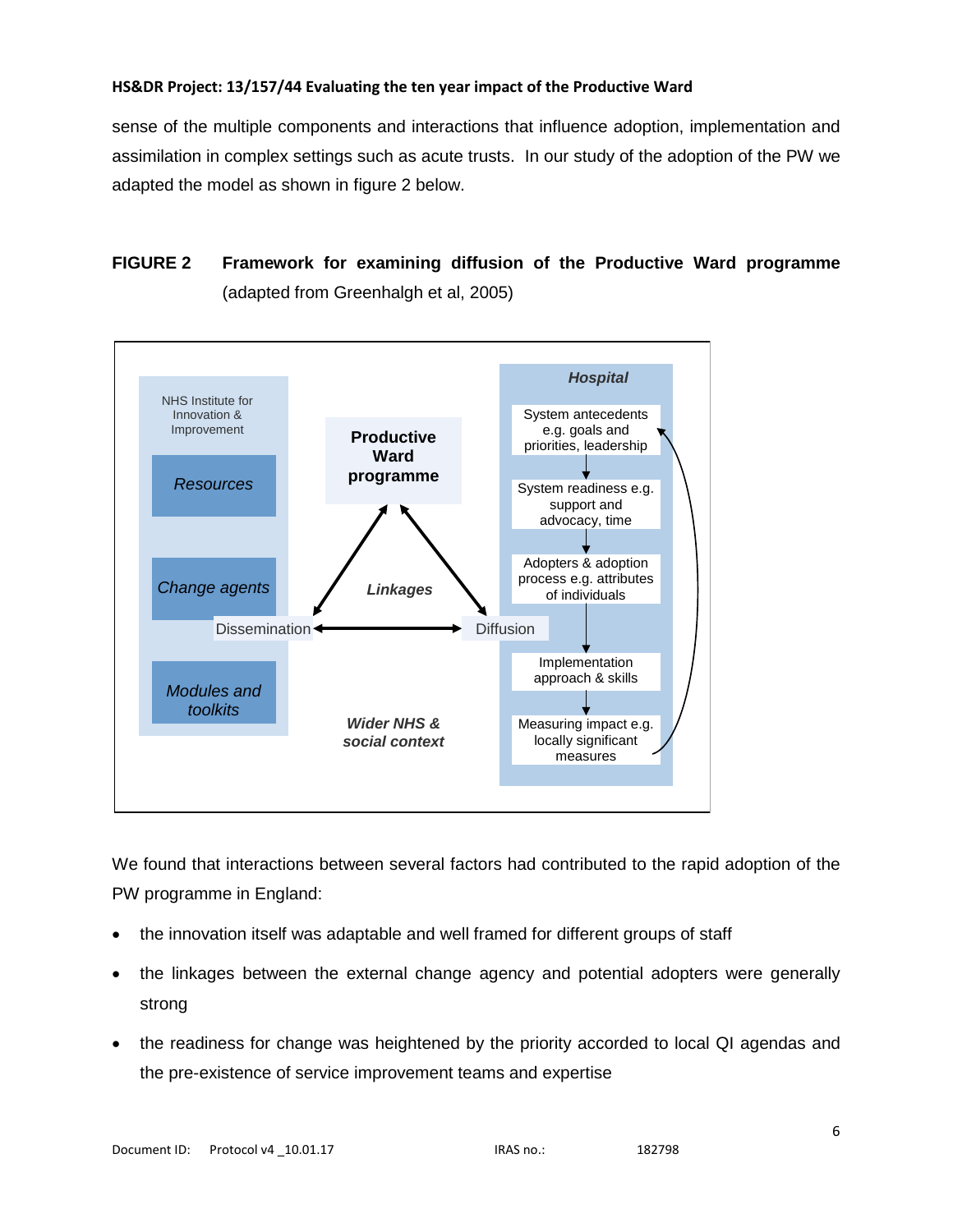• the wider NHS/societal context emphasised the need for efficiency and to meet national targets, to build leadership capacity and to demonstrate commitment to QI.

We also reported that the key organisational factors that were perceived to have influenced the successful local implementation of the programme were:

- staff having a 'felt need' for change and seeing the PW as a simple practical solution to real problems
- engaging with the NHSI and drawing on the PW modules and resources
- selecting initial wards on the basis of their desire to work on PW
- emphasising local ownership of the programme and empowerment of ward staff, rather than using a directive approach
- providing sufficient resources and support, in particular allocated budgets for backfill of staff time.

With regard to this final factor, by far, the most commonly reported facilitating factor in the survey for local PW implementation was having dedicated project leadership. In particular, having a realistic and flexible plan, support from a steering group, clinical facilitation and communication about PW helped to maintain the momentum of the work itself. (We have recently published a further paper exploring the role of leadership in implementing the Productive Ward based on secondary analysis of our original data (Morrow et al, 2014)).

However, it should be noted that despite widespread perception of significant benefits, we found that frontline nursing staff reported that more needed to be done to ensure that impact could be demonstrated in quantifiable terms. Our overall conclusion was that the PW programme had been rapidly adopted by NHS trusts in England (albeit with significant regional variation) but that a variety of implementation approaches were being employed which were likely to have implications for the successful assimilation of the programme into routine nursing practice and, therefore, the impact of the programme as a whole. The proposed organisational case study component of our research will build on this earlier work and our findings by using the diffusion of innovations framework as a preliminary model to explore (a) how the PW has been assimilated into routine practice in 3 earlier adopting Trusts (for example, focusing particularly on issues such as 'implementation approach and skills' and 'measuring impact') and (b) how the PW has been adopted and implemented in 3 later adopting Trusts (issues such as 'system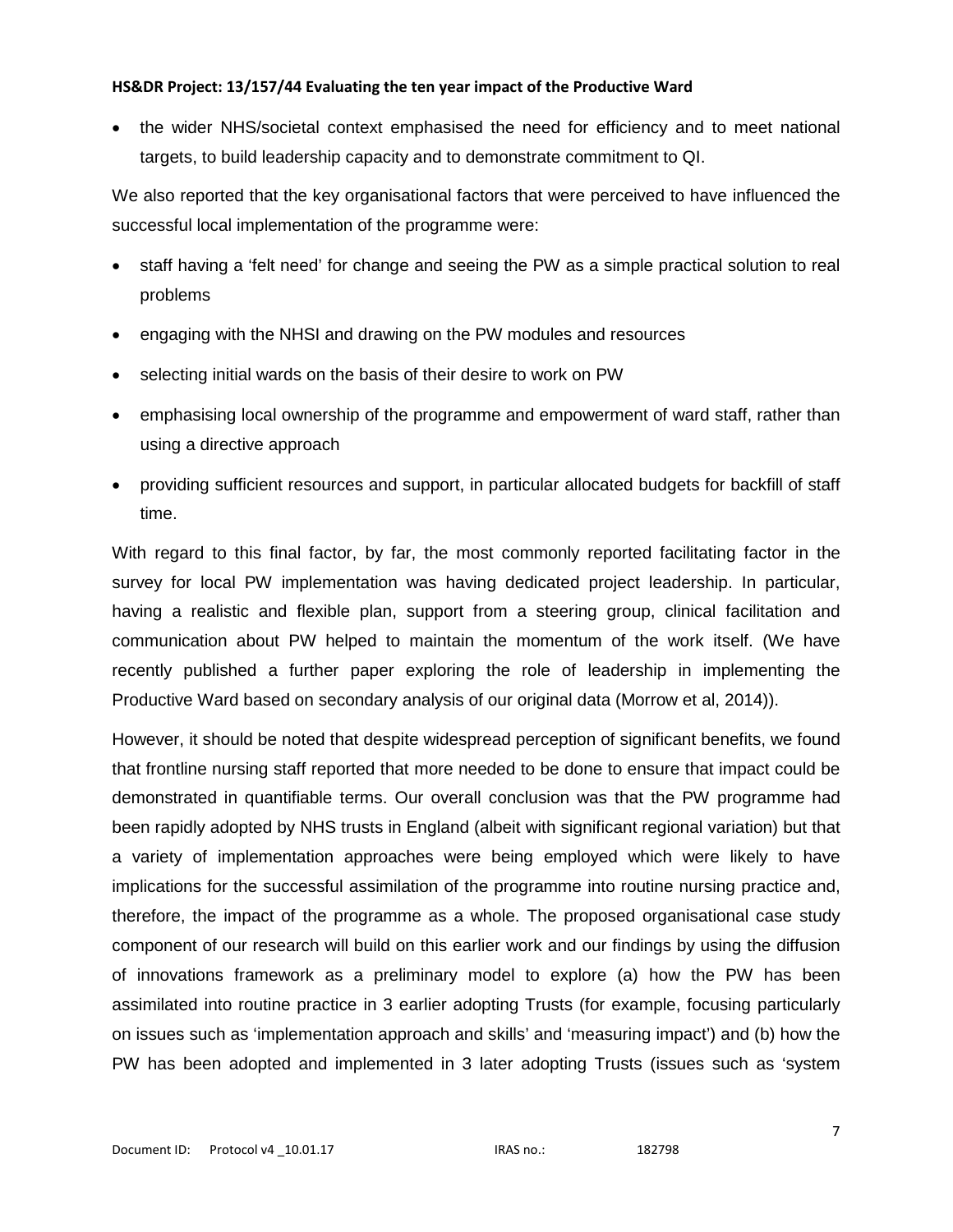antecedents', 'system readiness', 'adopters and adoption process'). Further details are provided on page 12ff.

A follow up study we also conducted in 2010 sought to (a) inform efforts to maintain momentum of the PW programme, (b) support NHS staff going forward, and (c) discuss mechanisms and arguments for continued commitment and investment (NNRU & NHSI, 2011). Through fieldwork in 8 case study trusts, we found that the programme has been successfully framed and communicated in a way that connects with frontline NHS staffs' need and will for change, and that it thrives where local leadership and ownership are strong. Our report forwarded 16 key lessons from the programme to date that would assist hospitals in local implementation in the future. We also concluded that the programme 'has a huge perceived value and local impact including improvements in staff skills (in particular ward-level leadership), more time for better care, improved patient experiences, cost savings, and higher staff satisfaction and retention [and that] the programme itself facilitates dialogue 'ward' to 'board' by giving a shared language and focal point where the interests and values of these different staff groups can converge.'

However, beyond such 'perceptions' - and a decade after the initial development of the PW there remains little robust evidence of the impact of the PW on the efficiency and productivity of clinical microsystems despite its widespread and continuing adoption (both in the NHS and internationally) (White et al, 2014). Two of the members of the advisory group for this proposal (Mark White and John Wells) have recently examined the literature relating to the PW through a bibliometric analysis (ibid). They found 64 grey literature publications, 13 evaluations & reports and 21 peer reviewed papers during the period 2006-13. However, of the peer reviewed papers only 7 presented the results of original research or outlined any methodology and the authors concluded that 'whilst the literature serves as a guide for interest, demand and reports of implementation it provides no empirical offering to the paucity of evidence required to gauge success and impact.'

Whilst anecdotal evidence has suggested that for every £1 spent implementing the programme, £8.07 has been returned - and an assessment by the NHSI in 2011 suggested that by March 2014 a £270 million benefit would be achieved from implementing PW across acute trusts in England (NHSI,  $2011$  $2011$  $2011$ <sup>1</sup> - to date there is no robust, independent evaluation to support or

 $\overline{a}$ 

<span id="page-7-0"></span><sup>1</sup>As the authors of the report themselves noted 'the sample of nine trusts included in this study is not a statistically significant sample and the attribution of changes to The Productive Ward were obtained from the judgements and opinions of managers involved in the implementation of the programme who have been interviewed, and do not necessarily reflect the views of the Trust Board … (t)he data reported here from the trusts interviewed represents a snap shot in time. Since the implementation of The Productive Ward is ongoing, we should expect there to be a dynamic element to the numbers.'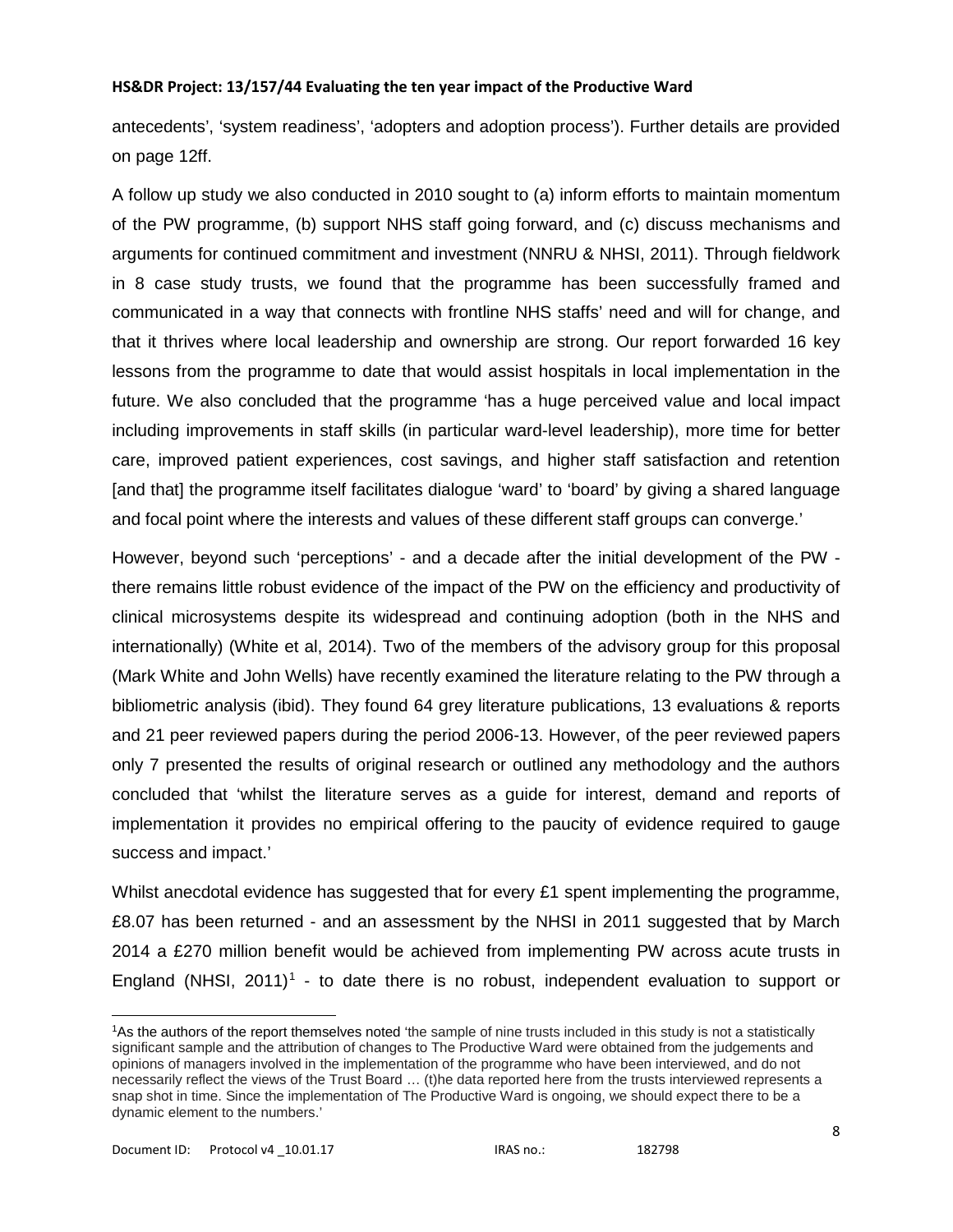challenge this type of claim which relies upon the scaling up of the innovation and embedding over time, of which there is no robust evidence. However, it should be noted that these figures were based on assumptions that changes will be sustained and a recent systematic review of the PW suggested that whilst 'organisations were keen to report the significant improvements experienced following the initial implementation ... it is unclear whether or for how long these changes were sustained.' (Wright & McSherry, 2013).

Our earlier work suggested that failure to sustain changes brought about by the PW may be a common occurrence (NNRU & NHSI, 2009); the proposed research study will robustly explore the evidence that implementing the PW has led to such sustained impacts thereby generating new knowledge. Attention to staff outcomes may also be important. Significantly, a reduction in staff absence rates and improvements in staff morale seem to be key indicators justifying the adoption of the PW according to a recent systematic review of the PW literature (Wright & McSherry, 2013). The links between staff wellbeing and patient experience have recently been established in an NIHR funded study undertaken by two of the applicants (Glenn Robert, Jill Maben) in the current proposal (Maben et al, 2012). Reviewing the local evidence for improved staff morale and wellbeing at the ward-level will consequently be one focus of our fieldwork.

# Evidence explaining why this research is needed now

This research proposal is a direct response to a commissioned call which specifically identified the PW as a widespread quality improvement intervention at the clinical microsystem level which warrants evaluation. The 'spread of this initiative in the NHS and lack of evidence to date on its effect on productivity and efficiency' was recognised by the NIHR HSDR panel which reviewed our outline proposal.

A recent systematic review on the effectiveness of the PW found only 18 articles (including 6 'anecdotal' pieces in the professional press). The evidence base largely comprises single site, descriptive studies characterised by poor outcomes data and a distinct positive bias (Wright & McSherry, 2013). The review concluded that 'at present there is a lack of high quality empirical research ... the notion of attribution means it is difficult to assess the impact of PW'. More broadly, a systematic review of reviews of Lean thinking in trusts (upon which the PW is based) concluded that the 'immaturity of the research field makes it hard to find substantial evidence for effective lean interventions in healthcare' (Andersen et al, 2014).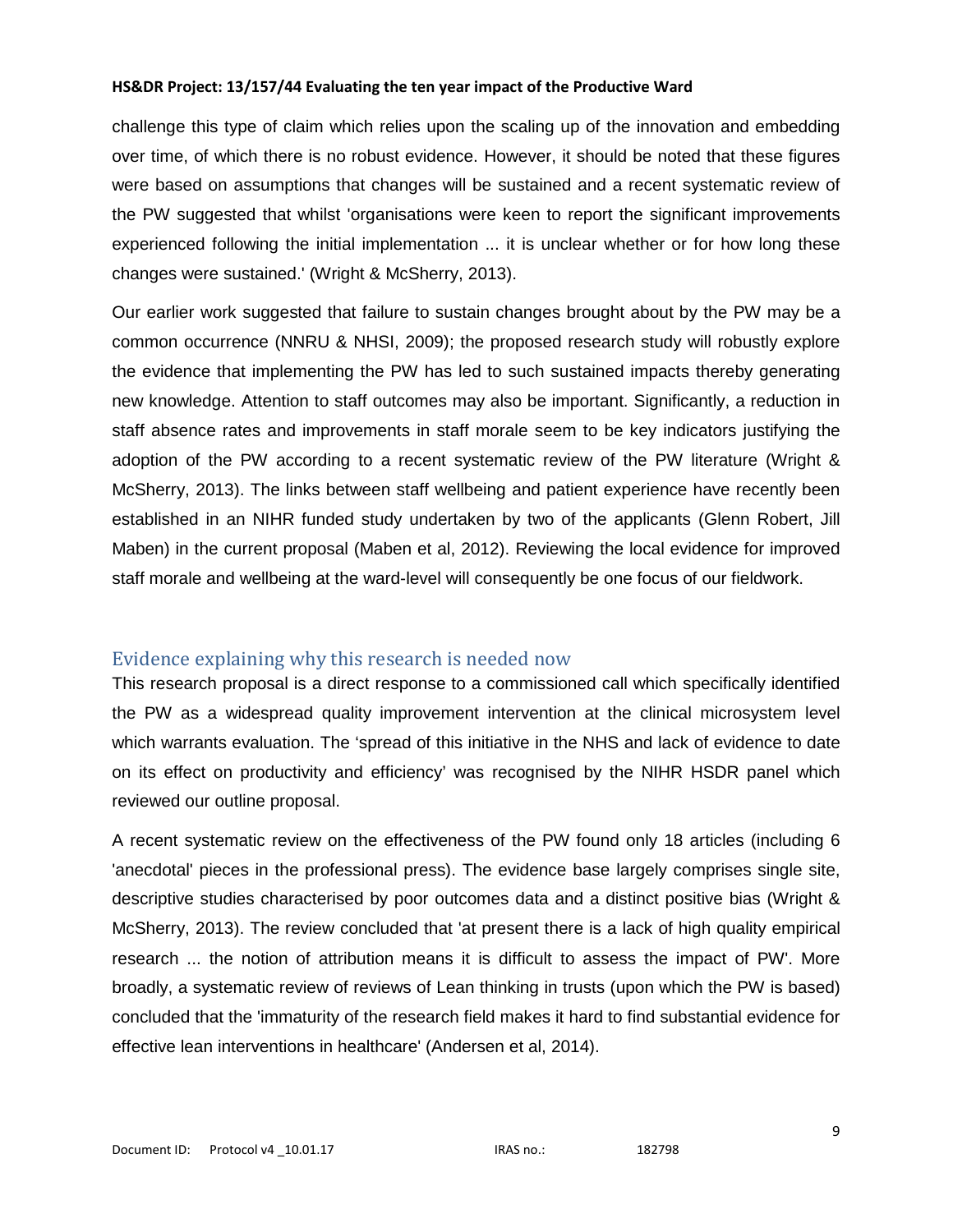In our earlier research we assessed locally available data in 5 case study sites (NNRU & NHSI, 2009). Issues about frequency and consistency of reporting made it difficult to analyse findings and assess impacts across whole organisations; recent Canadian and Irish evaluations of PW found similar limitations, both echoing the findings of the systematic review cited above. We did identify routine clinical or administrative measures as potentially available across all trusts but found these were not deployed in support of implementation of PW. Potential comparable data included falls incidence, MRSA rates, pressure sore incidence, staff satisfaction surveys, and staff sickness/absence. However these had not been compiled in order to properly demonstrate change over time; we proposed it might be possible to obtain data on these metrics from Trust's administrative systems or other routine returns. As PW was then a relatively new initiative we argued it would take time to show impact in clinical indicators and staff outcomes. We concluded that there was good rationale and some data available for undertaking in-depth cross-case analysis of impact (ibid).

The broader context for this proposal is one of the rapid and widespread adoption of a (still) largely unproven intervention to improve efficiency and productivity (and performance) at ward level, both nationally and internationally. Reviews of studies of sustained change in healthcare organisations suggest that the evidence base to help guide both national and local strategies is insufficient (Buchanan et al, 2007). Most studies lack rigour (i.e. they are atheoretical and anecdotal) and are not designed to test, empirically, hypotheses about the process of achieving sustained change (Greenhalgh et al, 2005). A recent longitudinal case study of the adoption and implementation of the PW in a Dutch hospital is an exception, in this case using an institutional logics perspective to explore the different ways in which the PW has been framed for both the nursing profession and health care managers (van der Broek, 2014). Other studies have explored the adaptation of Lean techniques - on which the PW is based to a large extent - into healthcare organisations (Radnor & Walley, 2008; Radnor et al, 2012; Waring & Bishop, 2010) but despite significant claims from advocates there is little empirical evidence of the sustained benefits of adopting such approaches.

Our proposed study will provide much needed insights into the assimilation of such quality improvement interventions in day-to-day healthcare practice. Significant resources (financial and staff time) have been devoted to implementing the PW and policy makers and managers, as well as frontline staff, need to know whether this investment has been justified and should continue (and, if so, what approach should they take to local implementation). The proposed research will therefore answer the question of 'does the PW work' as well producing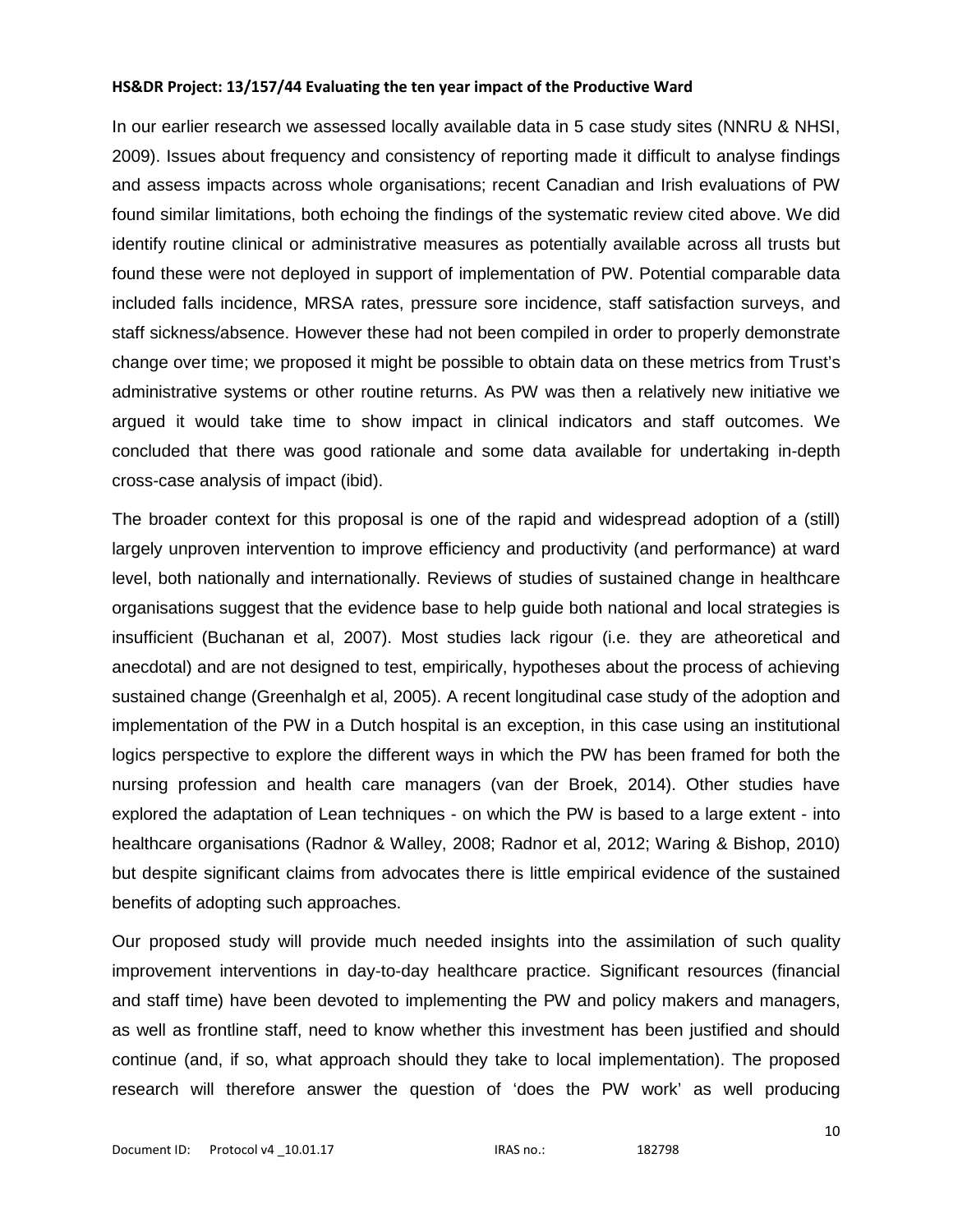generalisable lessons for achieving sustained change and improvement in the organisation and delivery of health care services.

# Aims and objectives

Our overall research question is whether the 'Productive Ward: Releasing Time to Care' programme (PW) has had a sustained impact at the clinical microsystem level in English NHS acute trusts since its introduction in 2007.

Our study will identify and evaluate any sustained impacts and wider legacies of the PW in Trusts in England which have adopted the PW. We will explore how varying times of adoption (using Rogers' 5-fold categories of adoption – innovators, early adopters, early majority, late majority, laggards) and differing local approaches to implementation (e.g. whole hospital roll out, pilot wards) have shaped such impacts and/or wider legacies over the previous decade.

Our 5 related objectives are:

- 1. Through an online survey of acute NHS Trusts in England: to identify non-adopters and cohorts of adopters; and explore the timing, scale, nature and perceived impact of PW adoption, implementation and assimilation into routine nursing practice.
- 2. To explore through organizational case studies in 6 Trusts (which adopted the PW at different stages of its history according to Rogers' categorisation) how local implementation and assimilation processes relating to the PW - including patient engagement - have shaped sustained impact and any wider legacies (including, for example, quality improvement (QI) capabilities, nursing leadership development) of the PW.
- 3. To investigate, through telephone interviews with early PW leads, any wider legacies in terms of professional development.
- 4. To draw conclusions as to the nature and extent of the sustained impact of the PW on clinical microsystems in English trusts over a 10 year period and make recommendations to managers and clinicians as to how to maximize and sustain the benefits from QI interventions at the microsystem level.
- 5. To add to the theoretical knowledge relating to the assimilation of QI interventions into routine day-to-day practice and their sustained impact.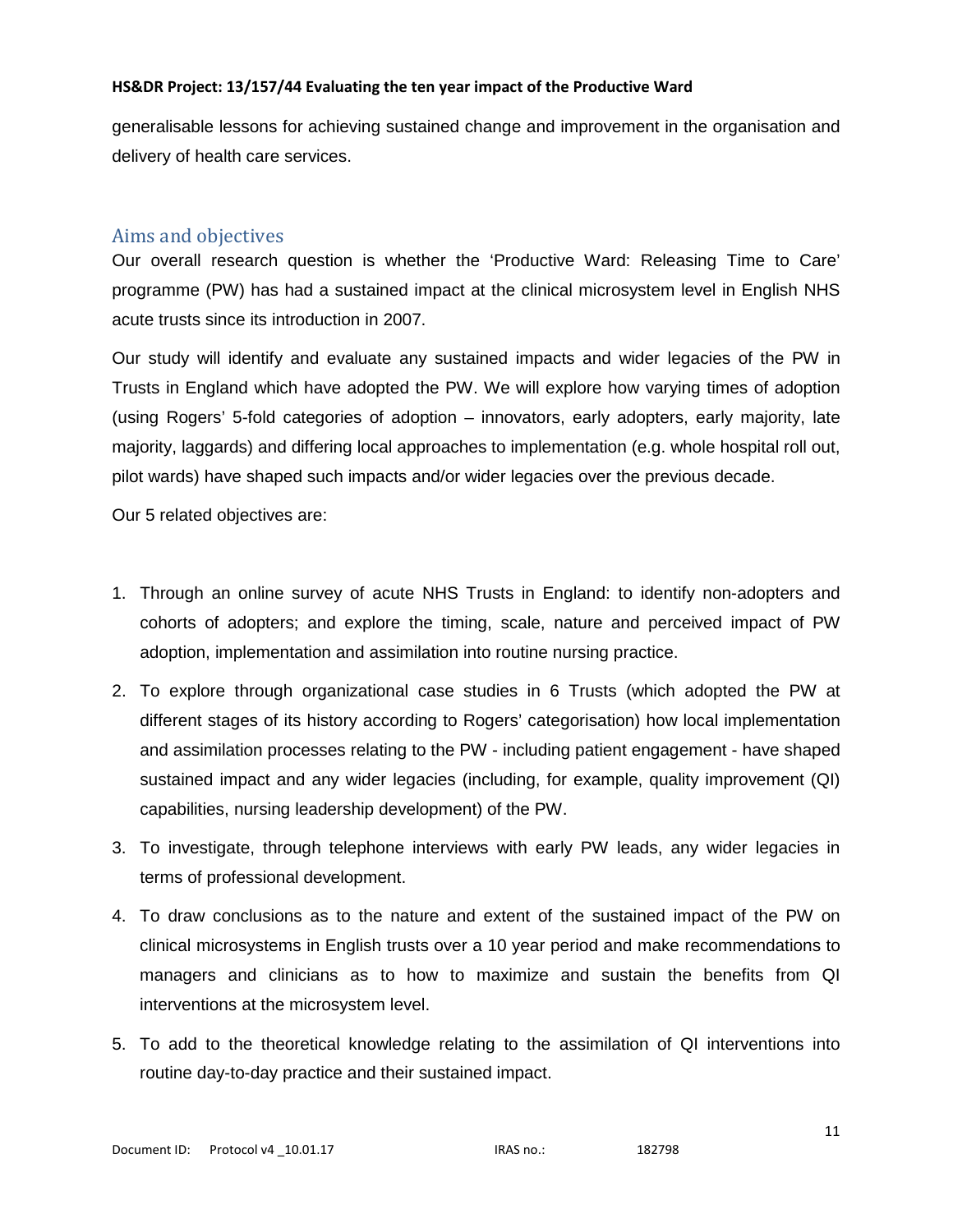# Research Plan / Methods

## Review strategy and strategy for reviewing literature:

As outlined in the 'Background and rationale' section above, a systematic review of the impact of the PW and a bibliometric analysis of the literature relating to the PW have both been published very recently (Wright & McSherry, 2013; White et al, 2014). Both report a paucity of high quality empirical evidence relating to the PW and emphasise the anecdotal nature of much of the 'evidence base'. Given these recent reviews we do not propose undertaking a further formal systematic or scoping review but will routinely conduct citation analysis to monitor whether any further empirical studies are published during the course of our proposed 30 month study.

## Design and theoretical/conceptual framework:

Our research design will use a mixed methods approach (O'Cathain et al, 2010). The adapted Greenhalgh et al (2005) model - which we applied previously in our study of the early adoption, and implementation of the PW (Robert et al, 2011) - will provide the preliminary conceptual framework for our surveys and organizational case studies (i.e. guiding our initial qualitative fieldwork and documentary analyses).

As described on page 5 and in figure 2 above, we previously used the diffusion of innovations model to help analyse the local components - and key interactions between them - that helped to explain the rate and scale of the early adoption and implementation of the PW into routine nursing practice in NHS hospitals in England (Robert et al, 2011). In this proposed study we will again draw on the model to supplement these previous findings with a study of the later stages of the diffusion of innovations process: namely how the PW has been assimilated into routine nursing practice and sustained, and its impact measured. Key contextual factors identified by the model as influential at these later stages of the process (and which will therefore be explored in our surveys and be the focus of our initial fieldwork) include:

- human resources (i.e. staff training)
- staff engagement
- decision-making autonomy
- internal and external collaboration
- local adaptation, re-invention and ongoing development of the PW programme.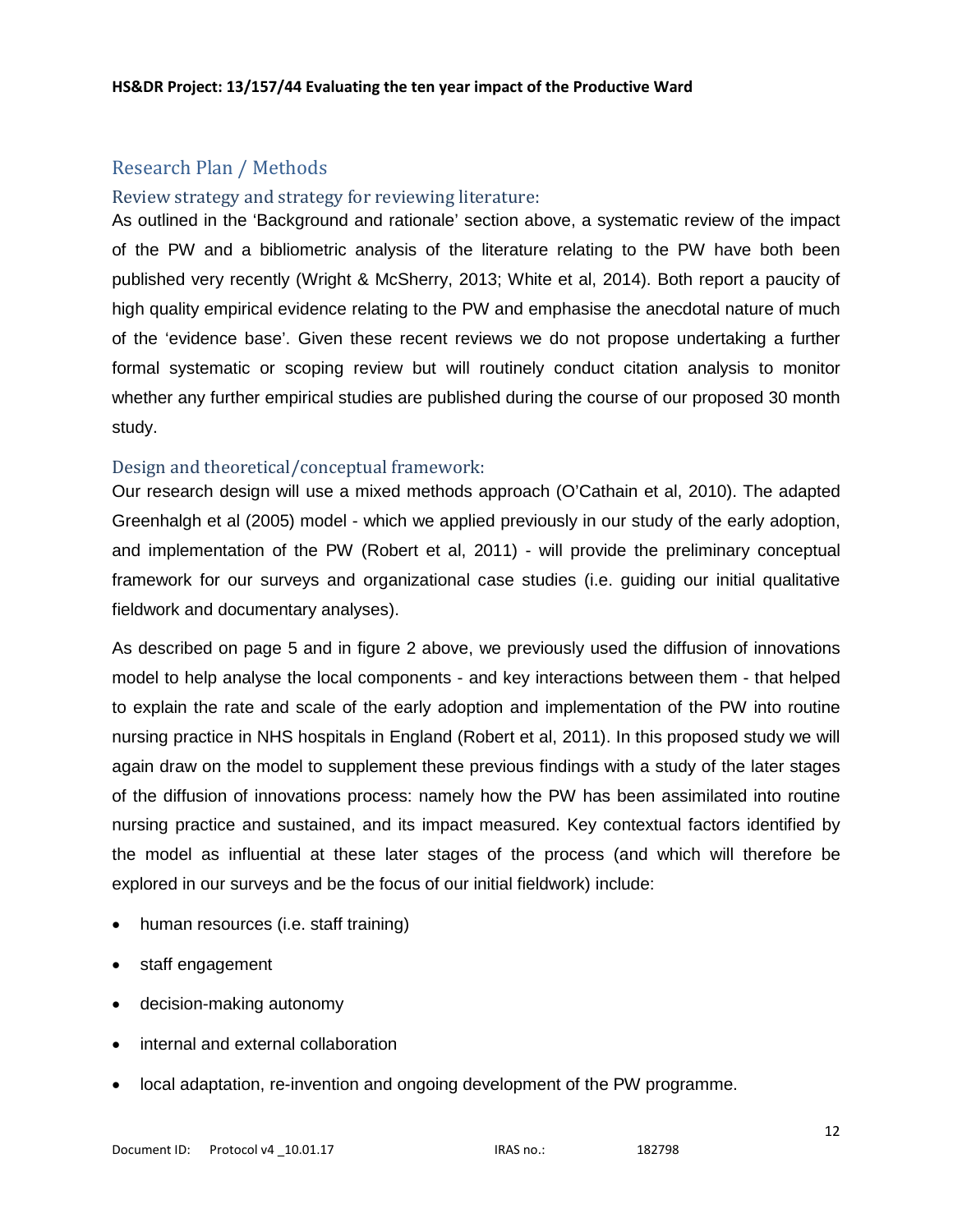Similarly, our exploration of the impact of the PW will attend to the following potential 'consequences' of adopting and implementing the programme as guided by the same model:

- recognised and intended (i.e. the 3 stated aims of the PW programme)
- unanticipated, desirable (e.g. nursing leadership development, QI capabilities)
- unanticipated, undesirable (e.g. staff disengagement)
- knock-on for other systems (e.g. patient transfers between wards, services and organizations) .

# Sampling:

## National surveys

To update and extend our 2008 survey (NNRU & NHSI, 2009) we will conduct a further national survey to all acute NHS Trusts in England (n=157)<sup>[2](#page-12-0)</sup>.

### *Organizational case studies:*

From the survey results we will categorise all responses as being from one of 5 types of trust<sup>[3](#page-12-1)</sup>:

- 'early adopters' (Rogers' 'innovators', early adopters' or 'early majority') that:
	- implemented PW on all their wards (either through whole hospital implementation or planned roll-out)
	- implemented PW on some of their wards
- 'late adopters' (Rogers' 'late majority' or 'laggards') that:
	- implemented PW on all their wards (either through whole hospital implementation or planned roll-out)
	- implemented PW on all their wards
- 'non-adopters' that have never implemented PW on any wards.

We will conduct organizational case studies in 6 adopting trusts (Yin, 2009), 3 early and 3 late adopters. Our sampling criteria to identify (a) our 6 case study sites and (b) the 2 embedded

<span id="page-12-0"></span> <sup>2</sup> Based on the most recent data available from the Health and Social Care Information Centre. *Data Files - Hospital Estates and Facilities statistics*. 2014/15. URL:<http://hefs.hscic.gov.uk/DataFiles.asp> (Accessed 17/03/16).

<span id="page-12-1"></span><sup>3</sup> Throughout all stages of the study, 'implementation' will be defined as having implemented the 3 'core' PW modules and at least one 'process' module.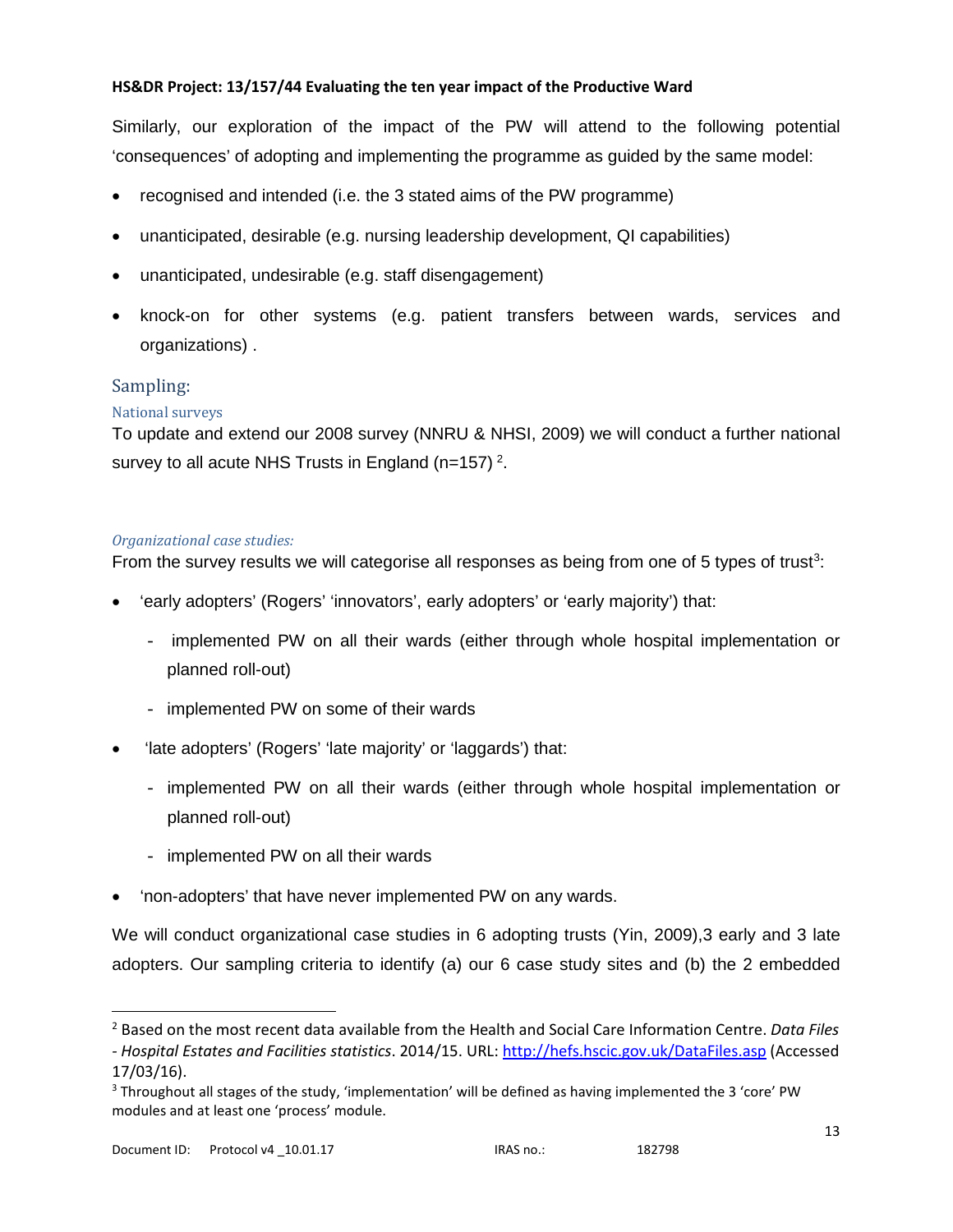wards within each of these sites will be as follows. Primarily for (a) we will sample Trusts distributed across Roger's adoption categories. In selecting the 3 'early' adopting Trusts we would ideally like to be able to recruit 3 of the 5 Trusts in which we have previously conducted in-depth case studies as this will enable us to draw on both the national picture of early adopters from our earlier survey study in 2008 and an existing qualitative dataset (comprising 58 transcribed qualitative interviews and documentary materials from 2009-2010). These existing data sources provide significant contemporaneous insights into the local approaches to early implementation of the PW in these 5 Trusts. Additionally, amongst the 3 'early' adopting Trusts we would seek to recruit one that implemented the PW on a whole hospital basis (the 'big bang' approach), one which initially implemented the PW in selected pilot wards and one which planned for a whole hospital 'roll out' from the start. This will enable us to compare and contrast different local approaches to early implementation. Should we be unable to recruit any or all of the 3 case study sites from the 5 Trusts in which we previously conducted research we would nonetheless seek to recruit Trusts which represented each of the three implementation approaches outlined above. Similar 'implementation approach' criteria would be applied to the selection of the 3 'late' adopting Trusts. As a secondary consideration we would also consider the following selection characteristics: geographical (for example urban/rural); size of Trust/number of wards; CQC rating; and age of hospital estate.

With regard to (b) (the 2 embedded wards within each of the 6 sites) we know from our earlier research that over 59% of implementing wards were Medical (24%), Surgical (21%) or Care of the Elderly (14%). We therefore propose sampling 3 medical, 2 surgical and 1 care of the elderly wards from the 3 'early' adopting Trusts, with a similar sample in the 3 'late' adopting Trusts. Our sample will be determined by randomly selecting relevant ward types from amongst those that are known to have formally implemented the PW in each site (defined as having implemented the 3 core modules and at least one process module).

#### *Telephone interviews with early PW leads*

Early PW leads are identified on an existing database of contacts compiled as part of a previous study of the Productive Ward carried out by the current research team in 2010.

#### Setting/context:

National surveys: All 157 acute trusts in England.

*Organizational case studies:* 6 acute trusts in England.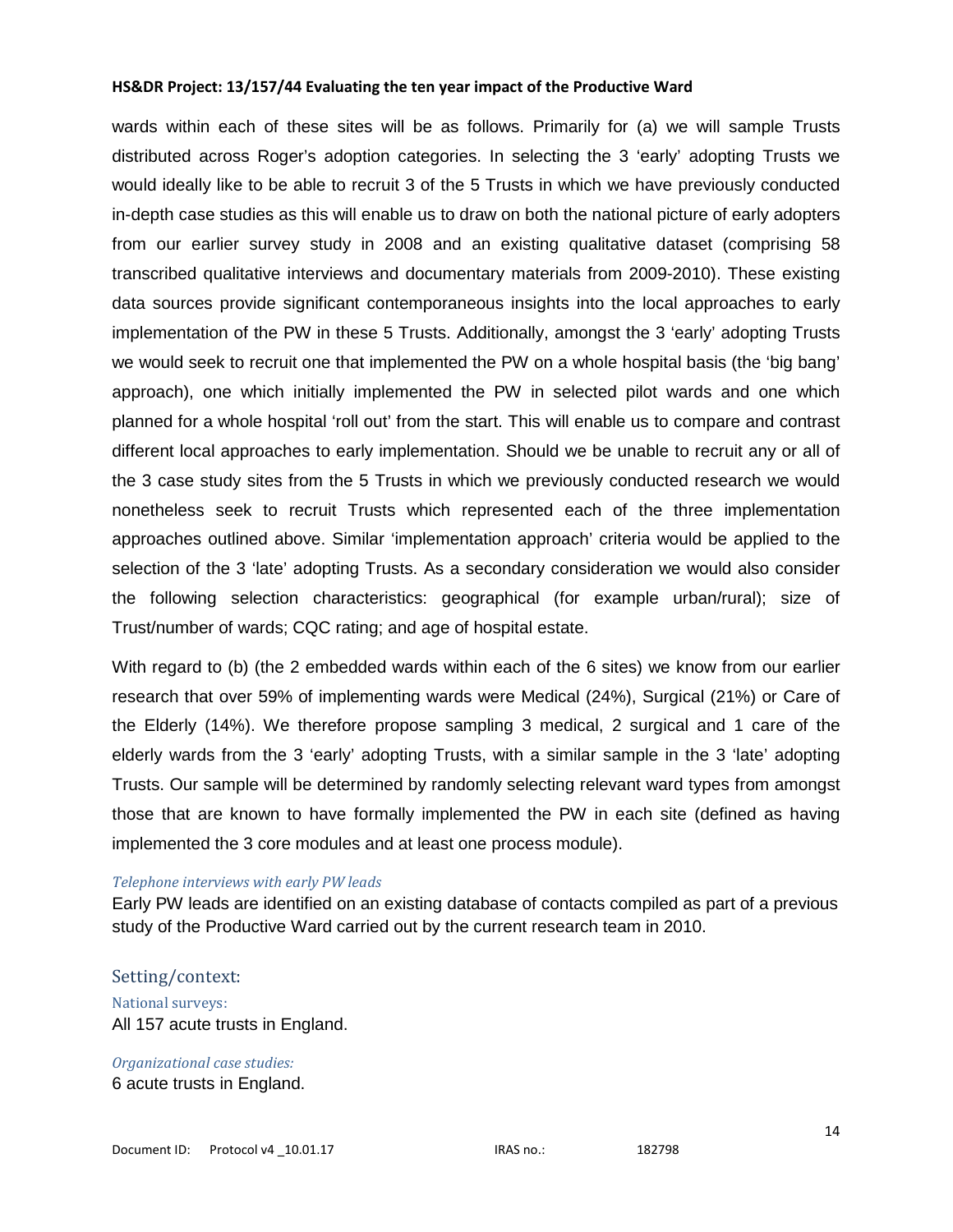#### *Telephone surveys with early PW leads*

Existing (2010) database of names and contact details of PW leads in 55 NHS Trusts in England.

## Data collection:

## National surveys:

The online survey will elicit the current state (timing, scale and nature to date, future plans) of PW implementation in each acute trust in England. We will use two complementary survey questionnaires per Trust. The first is a short (10-item) survey sent to Directors of Nursing, which asks strategic-level questions about the use of PW and asks them to identify the PW lead at the Trust. The second survey is sent to the PW lead, and asks for more detailed information. We will draw on the online survey design and 32 questionnaire items we previously used; this combined open and closed questions to explore perceptions of the PW programme in terms of the identified key components of the diffusion of innovation model (see figure 2), as well as assessing the local adoption and implementation of particular modules and the availability and accessibility of local impact data (Robert et al, 2011). Exemplar questions from our earlier survey include<sup>[4](#page-14-0)</sup>:

- when did you first become involved with the PW?
- what type of ward(s) is PW being implemented on in your organization?
- how many wards is the PW currently running on in your organization?
- are there plans to run the PW on more wards in the future?
- the PW includes modules covering different aspects of the work of a ward. Which modules have you been involved with?
- which of the modules you have been involved with have had most impact?
- the PW includes a number of tools to help wards identify priorities and plan implementation. Which parts of the toolkit have you used?
- which parts of the toolkit have been most effective?
- in your view, in which areas does the PW have the most impact?
- please give an example that best illustrates the positive aspects of the PW?
- have there been any measurable improvements as a direct result of Productive Ward?

<span id="page-14-0"></span><sup>&</sup>lt;sup>4</sup> For reasons of space we have not included the range of options respondents were asked to select from in relation to these exemplar questions.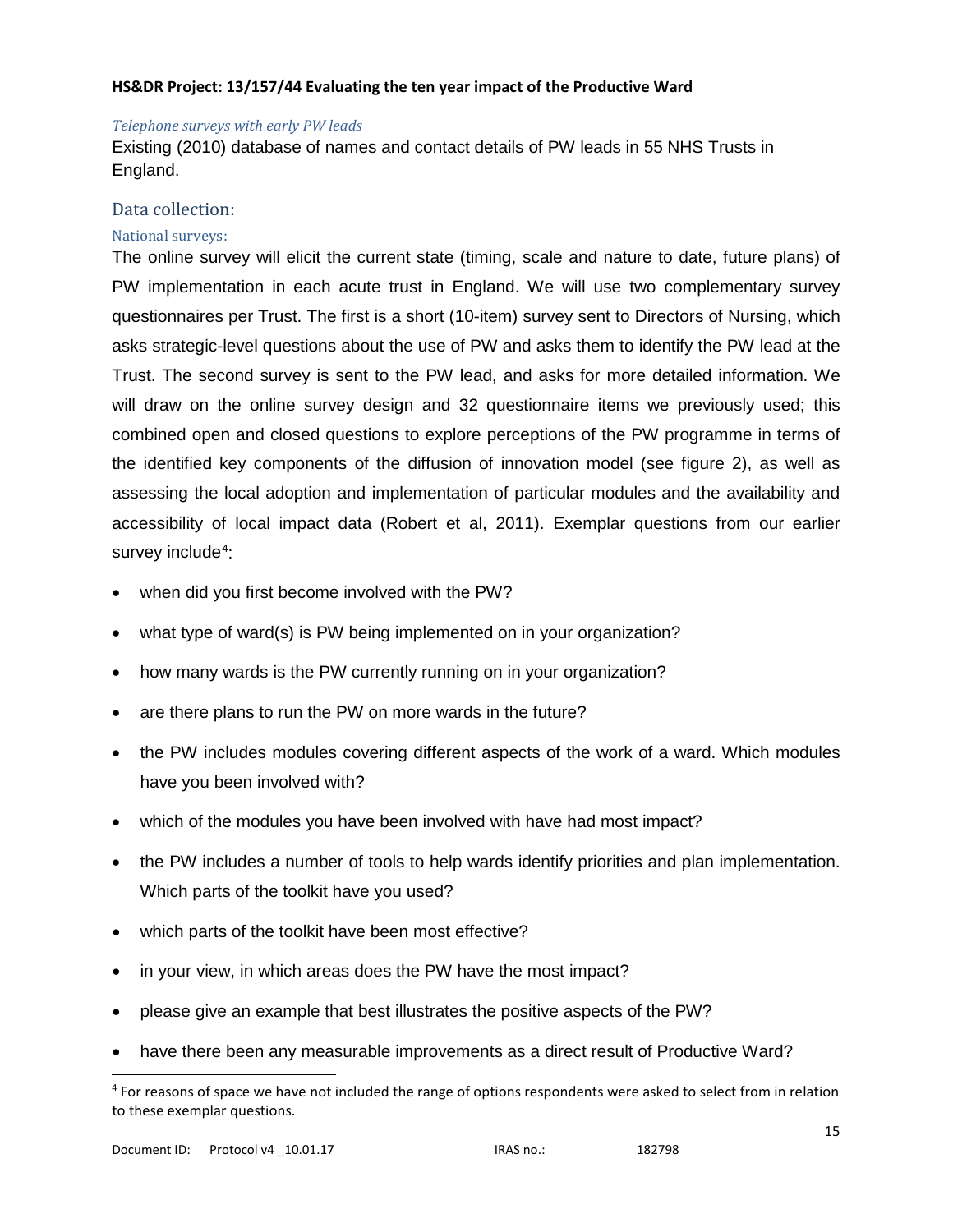• do you think there are any drawbacks of implementing the PW?

Two reminders e-mails will be sent at fortnightly intervals to non-responders with final follow-up telephone calls where necessary.

### Organizational case studies:

The organizational case studies will allow the findings from the surveys (see above) to be situated within a broader local context, essentially retracing the 'story' of the PW in each case study site. We will conduct the following in each of our 6 case study trusts:

- semi-structured interviews and focus groups to explore approaches to implementation, perceived impacts and potential wider legacies of the PW with a range of staff at different organisational levels (including 2 wards that implemented the PW within each Trust)
- documentary analyses to (a) further explore local approaches to implementation over time, and (b) inform a critical review and evaluation of the local use of metrics to monitor and report on the impact of the PW (including, for example, any productivity, patient experience and staff wellbeing indicators)
- semi-structured interviews with PPI leads and any patients involved with implementation of the PW in order to assess the extent - and how - patient and public engagement has shaped the impact of the PW.
- Passing observations of the ward environment to note evidence of material legacies of the Productive Ward.

Local PW leaders and champions of the programme and their perceptions of the wider legacies of the PW will be a particular focus of our investigation. From our 2009 dataset we have the names and contact details of those who were leading PW implementation in 102 trusts at the time; clearly a significant proportion of these staff will have moved on to other posts/organizations but where possible we will trace these individuals and include them as interviewees in our organizational case studies regardless of their current post. Our two national surveys will also request details of named individuals in each responding Trust who would then be key informants regarding local implementation of the PW in our case studies.

In total we will conduct a maximum of 70 interviews and 12 focus groups across our 6 case studies and our approach to the fieldwork in each of the case studies will be as follows:

• initial site visit and 1-2 face-to-face semi-structured interviews with key informants to determine broader organisational processes (for example, structures and processes for QI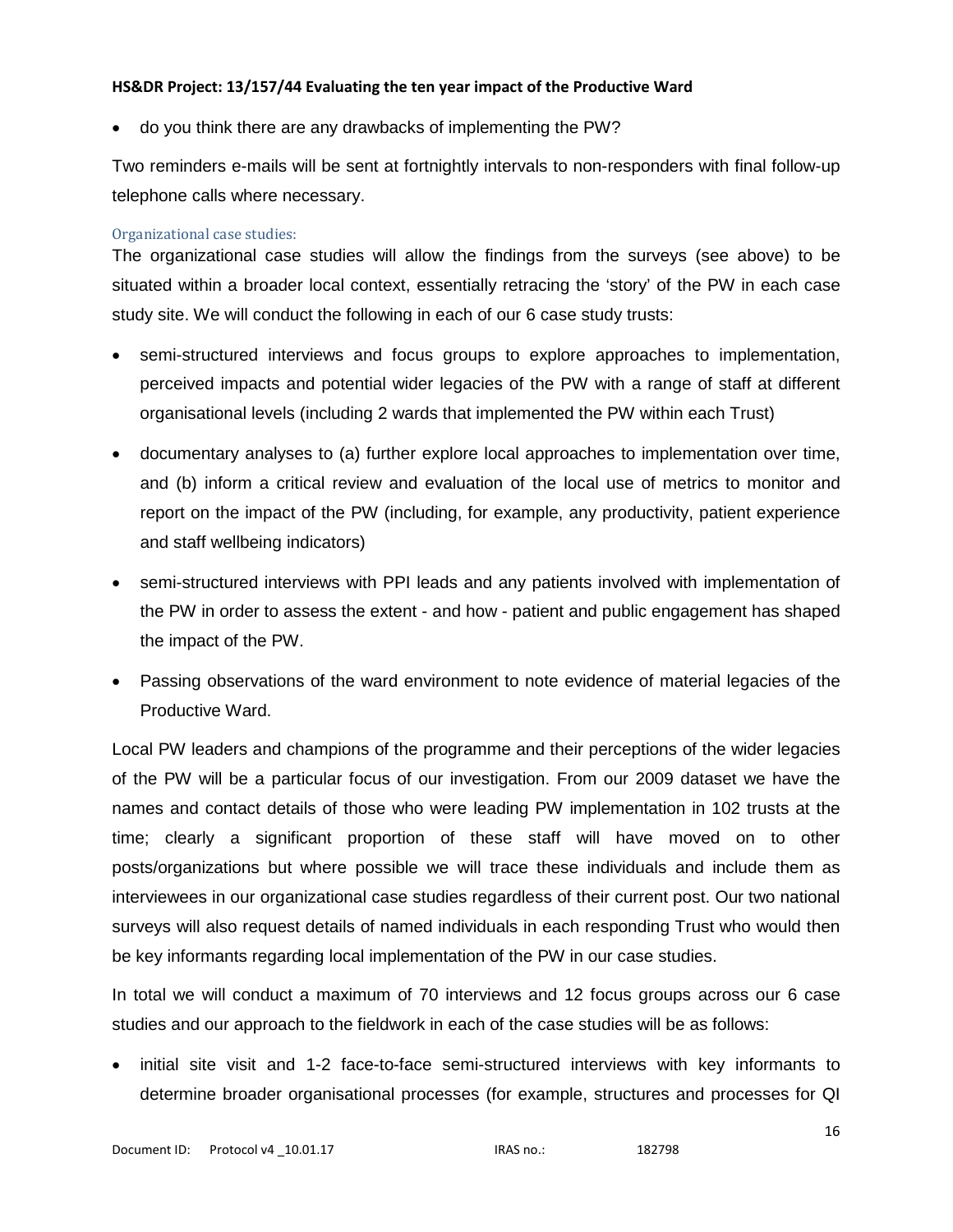work) and specific aspects of current PW working (composition of any existing PW teams, processes, measures)

- collation of local contextual data including documentary (including electronic) materials relating to PW implementation and monitoring of impact since 2008 including evidence of (a) which modules had been implemented and evidence of any local adaptation, and (b) metrics chosen to monitor progress<sup>[5](#page-16-0)</sup>
- 5-8 face-to-face semi-structured interviews with key staff identified through purposive sampling (Miles & Huberman, 1994) but likely to include Director of Nursing, PW project leads (current and former), Director of Quality, central QI team members and PPI leads. The interviews will explore:
	- their experiences of adopting, implementing and assimilating the PW into routine practice including (a) retracing the various phases of the Trust engagement with the PW programme (for example, purchase and value of an 'accelerated' or 'standard' PW support package; any discontinuations, re-engagement or major local adaptations of the approach) and (b) reflecting upon the relative significance of the components of our underlying framework in shaping the impact of the PW (see figure 2)
	- the level and extent of sustained investment in formal PW roles/teams
	- the level and extent of sustained use of the specific PW modules and techniques in the Trust, and how these have been adapted over time (recognizing that discontinuation and replacement of obsolete innovation must be a part of continuous improvement)
	- the use of specific PW modules and techniques on our two selected wards and the local evidence of impact of each of these (supplemented with collation of documentary evidence)
	- evidence of impact of the PW both in terms of its three stated aims and other 'consequences' (see page 9 above)

<span id="page-16-0"></span> <sup>5</sup> Our earlier research found that - of the 3 'core' and 8 'process' modules that together comprise the PW - the 3 'core' modules ('Knowing how we are doing', 'Well organized ward', 'Patient status at a glance') were (not surprisingly) most commonly implemented. Of the 8 'process' modules, 'shift handovers', 'patient observations' and 'meals' were most commonly implemented. In terms of perceived impact the 'Well organized ward' module was rated much higher than any other module ('Knowing how we are doing' and 'shift handovers' were also rated somewhat highly). These previous findings give some indication as to where we are most likely to have to focus our fieldwork in terms of the impact of specific modules but we will be guided in this regard by what we find in practice in our case study sites.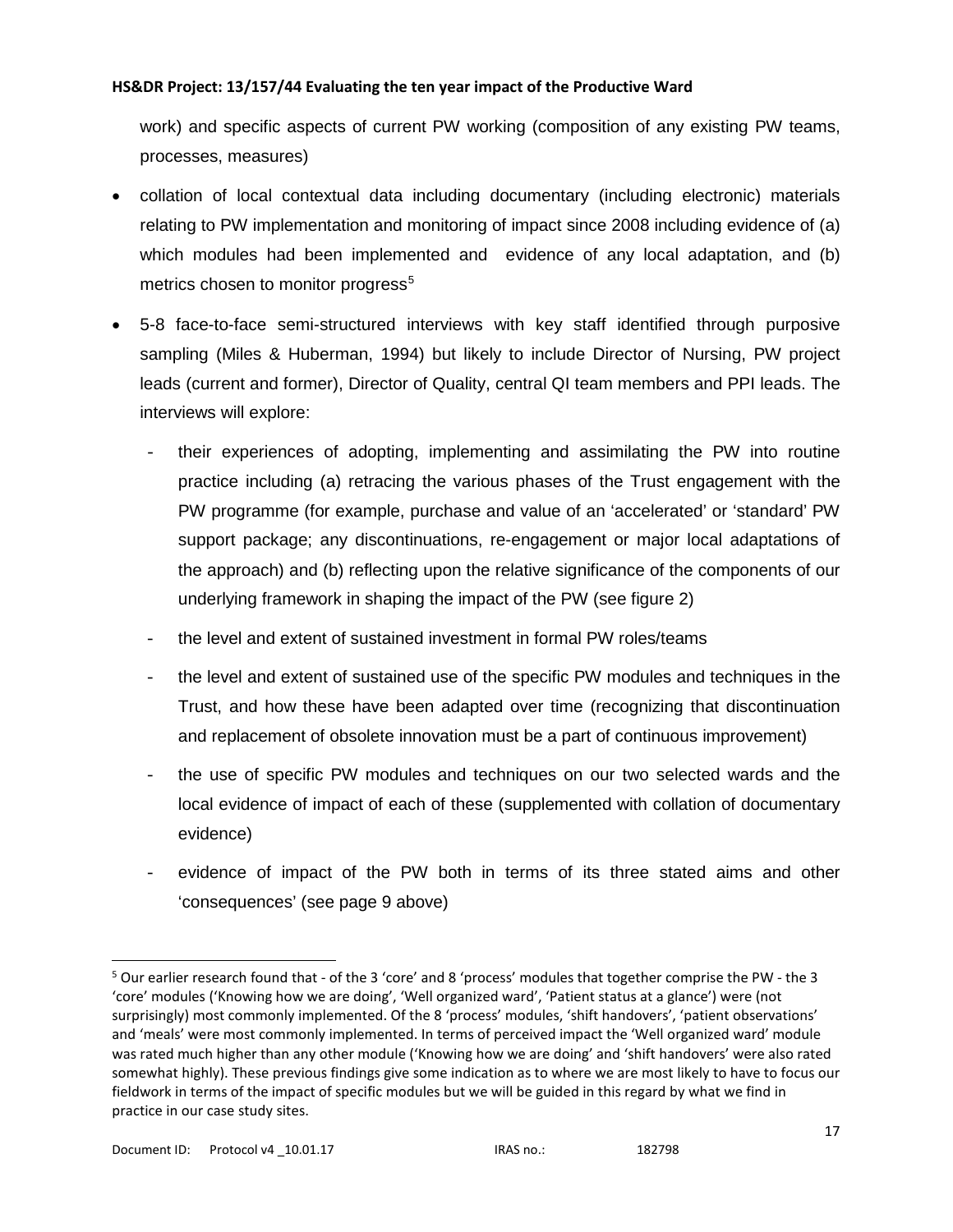- (PPI leads) whether there has been any direct PPI with the PW and, if so, the nature and extent of this involvement and the perceived impact.
- Individual, paired, small group or focus groups (depending on availability) with nursing and health care assistant staff from each of our two selected wards exploring their experience of the PW and perceptions as to its sustained impact.
- Passing observations of the ward environment to note and (with permission) to photograph evidence of material legacies of the Productive Ward (*Patient Status At a Glance* notice boards, *Safety Crosses* notices, medicine trolleys etc.). Observations will NOT be carried out in patient rooms or bays, only in corridors, the nurses' station and store rooms. No patients will be in any photographs. Photograph composition will ensure that sites remain anonymous.

### *Telephone surveys with early PW leads*

• Some of the impacts of the Productive Ward are likely to inhere in individuals involved in it. In order to capture these impacts we will carry out telephone interviews with up to 55 people who led the PW at an early stage. Topics covered are: their past involvement with the Productive Ward; their views on the programme; any impacts their involvement had on them personally or professionally.

### Data analysis:

### National surveys:

The survey data and analysis will comprise descriptive statistics consisting of single variables and include frequency and percentage response distributions, measures of central tendency, and dispersion measures such as the range and standard deviation. All open comment responses will be analysed using open coding and constant comparison. Similar codes will then be grouped to identify key concepts emerging from the data to inform conclusions as to the national findings relating to the adoption, implementation and assimilation of the PW in England. The results from the survey of 'late' and non-adopters of the PW in this project will be combined with our previous (2009) survey of 'early' adopters to provide a comprehensive overview of the timing and nature of the adoption of the PW programme nationally over a 10 year period.

### Organizational case studies:

Analysis of the interview and documentary data will use the Framework method (Ritchie & Spencer, 1994) and we will use a preliminary theoretical framework rather than a purely grounded theory approach so that data analysis will be a combination of induction (data-driven generalisation) and deduction (theory-driven exploration); the latter informed by our adaptation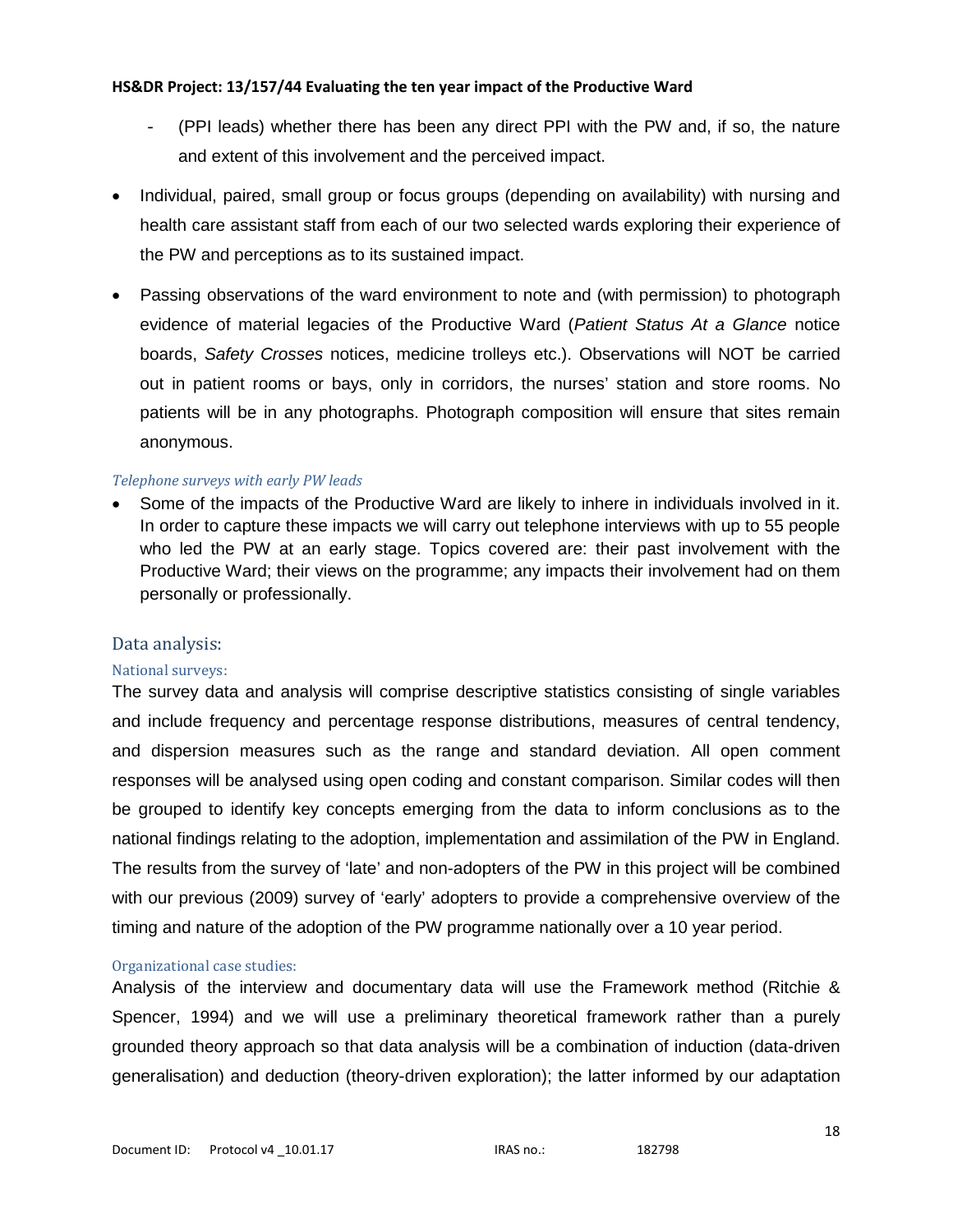of the Greenhalgh et al model (see Figure 2) which will provide the preliminary framework for our data collection tools and within and between-site analysis of the case study data.

The key topics and issues emerging from interviews will be identified through familiarisation with the interview transcripts. A series of thematic charts will be developed and data from each transcript summarized under each theme, enabling examination of similarities and differences of views within and between transcripts. Ongoing discussions amongst the core research team and the advisory group will provide opportunities for reflexivity and the development of insights into the effect of different local approaches to implementation and assimilation of the impact in terms of the three stated aims of the PW and any wider legacies of the PW (e.g. leadership development, QI capabilities).

We will also conduct two related analyses to inform our overall assessment of the impact of the PW programme nationally:

- we will examine the impact of the specific 'core' and/or 'process' modules (see figure 1 on page 2) that were implemented on each of the 12 wards included in our 6 case studies through the collation and analysis of locally available documentation and our qualitative fieldwork
- we will critically review how metrics have been used locally to determine the impact of the PW (based on secondary analysis of documentary sources and our earlier review – see page 8).

These analyses will therefore include collating all local PW-related data for the 2 selected wards in each site, assessing whether they are showing improvements over time on the relevant PW modules (and related measures) and judging the rigor and robustness of these data for (a) quality improvement and (b) evaluation purposes. Our assessment will be partly informed by our earlier work which included empirically-based recommendations relating to the measurement of impact of the PW (NNRU & NHSi, 2009; Robert et al, 2011). Based on our findings we will present revised recommendations for future data collection.

### *Telephone surveys with early PW leads*

Analysis of the transcribed telephone interview data will use a grounded theory approach. The key topics and issues emerging from interviews will be identified through familiarisation with the interview transcripts, and ongoing discussions amongst the core research team and the advisory group.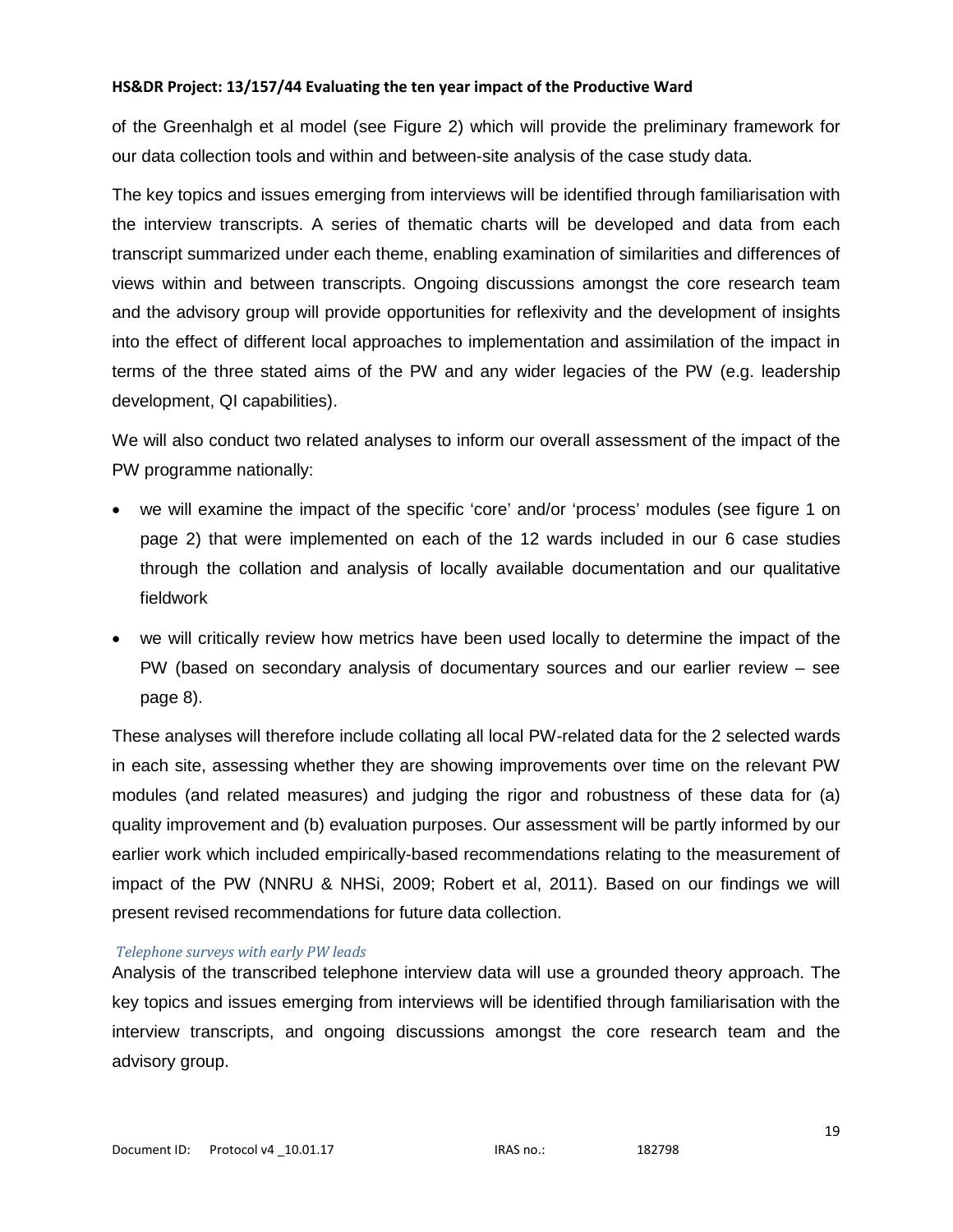# Dissemination and projected outputs

## Dissemination

A range of dissemination approaches will be used to target different audiences for the research. We will produce a final research report for the NIHR journals library detailing all the work undertaken and including supporting technical appendices, an abstract and an executive summary focused on results/findings and suitable for use separately from the report as a briefing for NHS managers. We will also prepare for the NIHR a set of 10 PowerPoint slides which present the main findings from the research and will be designed for use by the research team or others in disseminating the research findings to the NHS. The slides will be made available alongside the report on the HS&DR programme website. We will prepare at least two high impact academic papers (one focusing on implications for quality improvement practitioners and one at academics interested in quality improvement evaluation methods). We will submit abstracts for oral presentation at two national conferences and one international conference related to quality improvement in healthcare, as well as preparing short articles for the health care professional and NHS management press.

Our advisory group includes a Director of Nursing at a large acute NHS Trust with experience of implementing the PW, leaders of the national implementation programme in Ireland and the PW evaluation team in Saskatchewan, Canada. Through the established networks of these members we will share our findings - as listed above - with those leading national and local implementation of the PW both nationally and internationally. An important dissemination route will be through NHS Improving Quality which hosts the PW programme following the closure of the NHS Institute for Innovation & Improvement.

# **Outputs**

A key output from this research will be robust evidence as to the sustained impact of the PW on clinical microsystems in English trusts, and lessons for 'holding the gains' over time. There is very little good quality evidence relating even to the short-term impacts of the PW and whilst there is a sizeable amount of anecdotal evidence of the benefits of implementing the PW, health care managers lack evidence upon which to base decisions to adopt the PW and, importantly, the local approaches - including patient engagement strategies - that they should take to ensuring any improvements are sustained over time. Our findings will provide important lessons for those who have already implemented the PW and those who are planning to do so in the future. In addition, the study will explore any wider, unanticipated benefits of implementing the PW that have been unstudied to date. In collaboration with the NHS Institute for Innovation &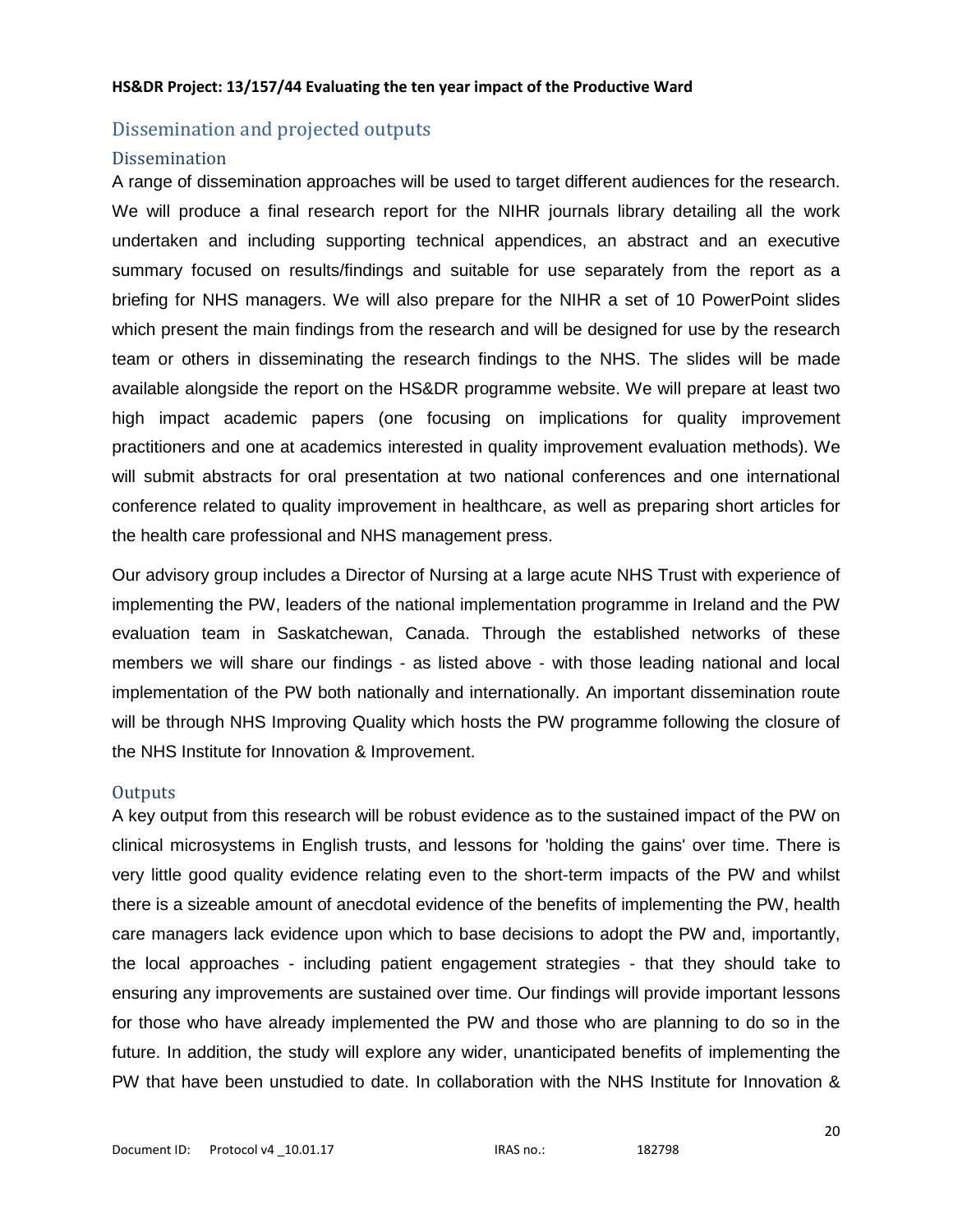Improvement we have previously produced a 'top tips' guidance document for managers in relation to the spread of the PW; the findings of the proposed study would enable the production of a similar guidance document relating to the sustainability of the PW and lessons for how to 'hold the gains'. Finally, a concise briefing paper will be distributed through the National Nursing Research Unit's established networks. The main theoretical contribution of this proposed study will be an exploration - over a 10 year time frame - of the nature and extent of the assimilation processes by which innovations in service and delivery can make clinical microsystems more efficient and productive.

# Plan of investigation and timetable

Months -2 to 4: recruit 1 researcher; prepare ethics and R&D submissions including refinement of survey designs & fieldwork tools. {milestone 1 (month 4): ethics and R&D approval granted)

Months 5-9: online survey of 157 trusts) {milestone 2 (month 9): minimum 60% response rate }

Months 10-11: analyse survey results and construct sampling framework; recruit 6 case study sites {milestone 3 (month 11): successful recruitment of 6 case study sites}

Months 12-24: conduct 6-10 face-to-face semi-structured interviews in each of 6 organisational case studies and a focus group in each selected ward (n=12, 2 per Trust); documentary analysis (milestone 5 (month 24): completion of 6 organisational case studies); conduct up to 55 telephone interviews with early PW Leads; analyse telephone interviews (milestone 6 (month 24) completion of telephone interviews and their analysis)

Months 24-27: analyse organizational case studies (interviews and documentary analysis) {milestone 7 (month 27): analysis and synthesis of data completed}

Months 28-30: formulate and test findings and recommendations; report writing and begin dissemination. {milestone 8 (month 30): submission of final report to NIHR}

# Project management

The study will be led by Professor Glenn Robert (GR) who will have overall responsibility for meeting project milestones as agreed with NIHR, and supported by the core senior project group. This group will comprise co-applicants Professor Jill Maben (JM), Professor Peter Griffiths (PG), and Rosemary Chable (RC) and other research staff as required and will be chaired by Professor Robert; it will meet monthly via Skype or teleconferencing.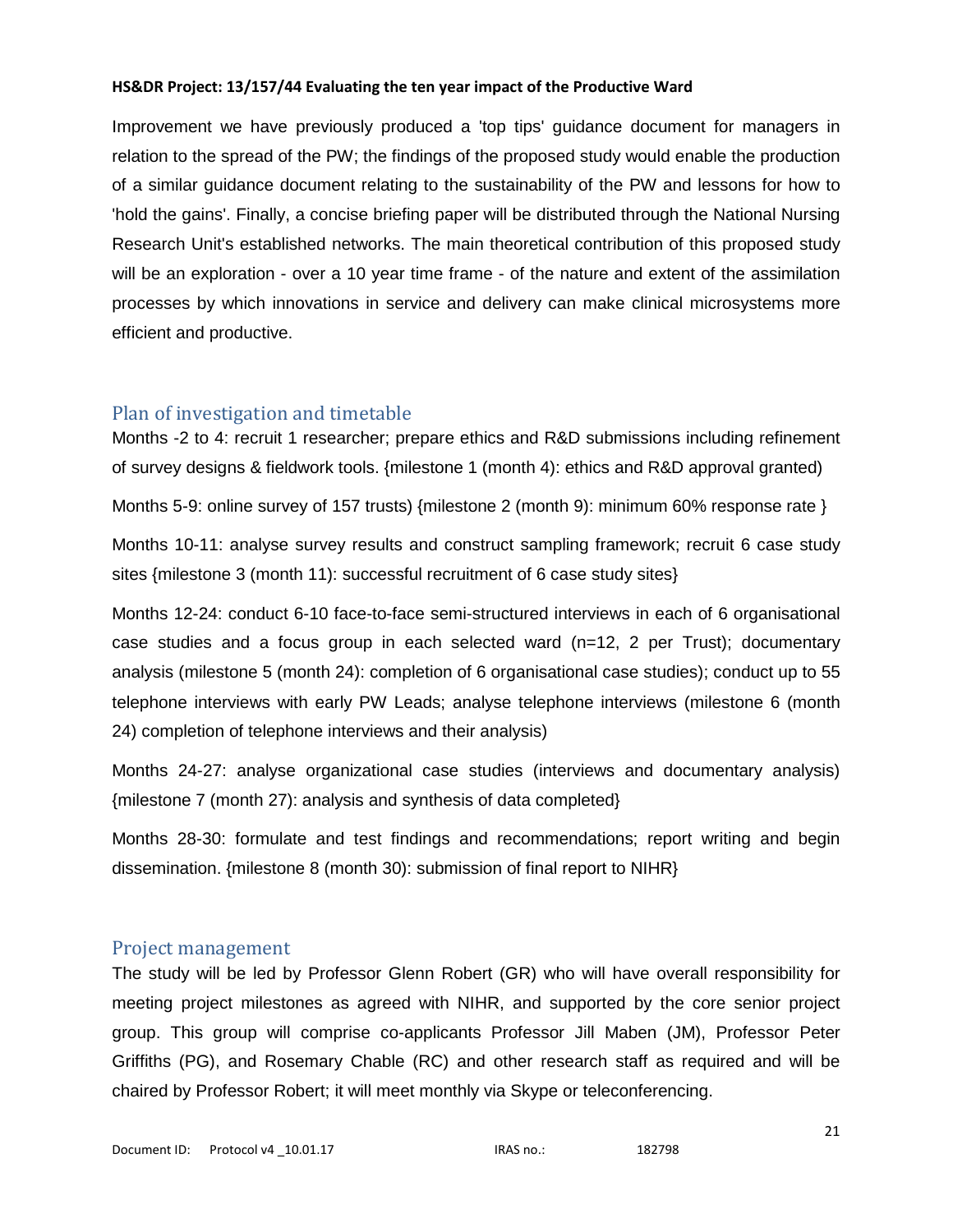Our project advisory group will meet four times during the study and comprises:

- Judy Gillow, Director of Nursing, Southampton University NHS Trusts Trust
- Professor John Wells, Head of the School of Health Sciences, Waterford Institute of Technology, Ireland (led evaluation of PW in Ireland)
- Mark White, National Lead for Productive Ward, Director, NMPDU HSE-South (SE), Ireland
- Gary Teare, Executive Director, Measurement & Analysis, Health Quality Council (Saskatchewan), Canada (led Canadian evaluation of PW)
- Tanya Verrall, Director, Health System Integration and Networking. Health Quality Council (Saskatchewan),Canada (led Canadian evaluation of PW)
- Dr Elizabeth Morrow, independent consultant & formerly research fellow studying the Productive Ward in England
- Dr Claire Taylor (RGN, PhD), Nurse Consultant in Colorectal Cancer, London Northwest Healthcare NHS Trust (invited)
- Lallita Carballo, Clinical Lead for Supportive Cancer Care, University College Hospitals Cancer Centre (invited)
- Christine Chapman, PPI member
- Sally Brearley, PPI member

The individual components of the project and the research staff will be managed at King's College London by Professor Robert.

# Approval by ethics committees

We believe this proposal will require full ethical approval as it involves staff recruited through the NHS. The research will also require R&D approval in our 6 organizational case studies. Ethics and R&D applications will commence as soon as we hear if we are successful and before the study commences. Issues of anonymity, confidentiality and informed consent will be addressed in the recruitment of all participants; Glenn Robert, Jill Maben and Peter Griffiths have experience of leading research projects which have required similar ethics approval. Participant information sheets and consent processes will be produced. We do not foresee any major ethical issues or anticipate any adverse events from this study. All participants would be made aware prior to giving consent of the ways in which researchers would carry out their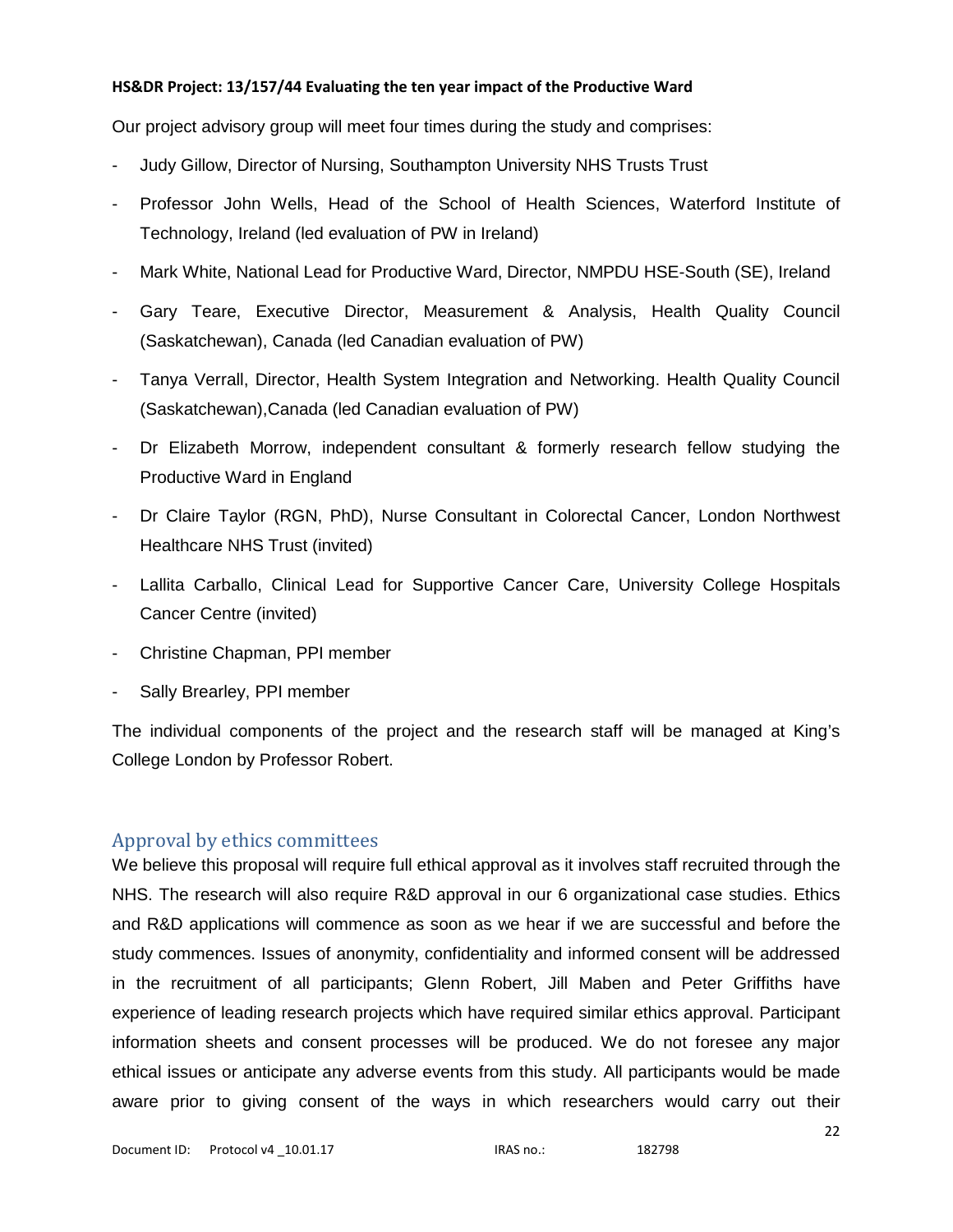observations. We have allowed 4 months in total at the start of the project to gain ethical and R&D approval an adequate time frame based on our previous experience. We will gain feedback on our information sheets and other documentation from the advisory group before our application is submitted. We have registered our proposed study with IRAS; the Project ID is 182798.

# Patient and Public Involvement

# The aims of active involvement in this project

It should be noted that one of the starkest findings from our earlier research was the very limited nature of the patient and carer involvement in the implementation of the PW. A recent systematic review of the PW reported that a limitation was the 'lack of public involvement in the development, rollout and evaluation of the programme ... there is currently a lack of evidence from the patient perspective that examines how an increase in direct care time is associated with patient outcomes and feeling cared for' (Wright & McSherry, 2013). Based on this and comments from PPI members, we have explicitly highlighted the impact of the PW on patient experience as one of the key foci of our field work; the 2 PPI members of our project advisory group will be actively involved in this aspect of the study (see below) which will include offering insights about PPI in programme implementation and continuous quality improvement work.

# A description of the patients, carers or members of the public to be involved

Two PPI representatives have agreed to join the advisory group for the project. Christine Chapman is a patient and former NHS manager. Christine was a Patient Governor at an NHS Foundation Trust until September 2014, is a patient and public reviewer for the NIHR, and a Public Member of the EME Prioritisation Group of NETSCC until October 2014. She is a Patient and Public Advisor to a number of NNRU projects. Sally Brearley (Visiting Senior Research Fellow in Patient and Public Involvement, National Nursing Research Unit, King's College London) is Lay Member (Quality and PPI), Sutton CCG and Patient and Public Voice Member, NHS England Clinical Priorities Advisory Group.

# A description of the methods of involvement

Christine and Sally will contribute to the design of the research (in particular our exploration of the impact of the PW on patient experience in our acute wards), the management & reporting of the research, and the dissemination of the research findings. Both Christine and Sally will provide 4 days support to the project at NIHR/INVOLVE rates including attendance at all the planned advisory group meetings and ongoing advice via email as necessary.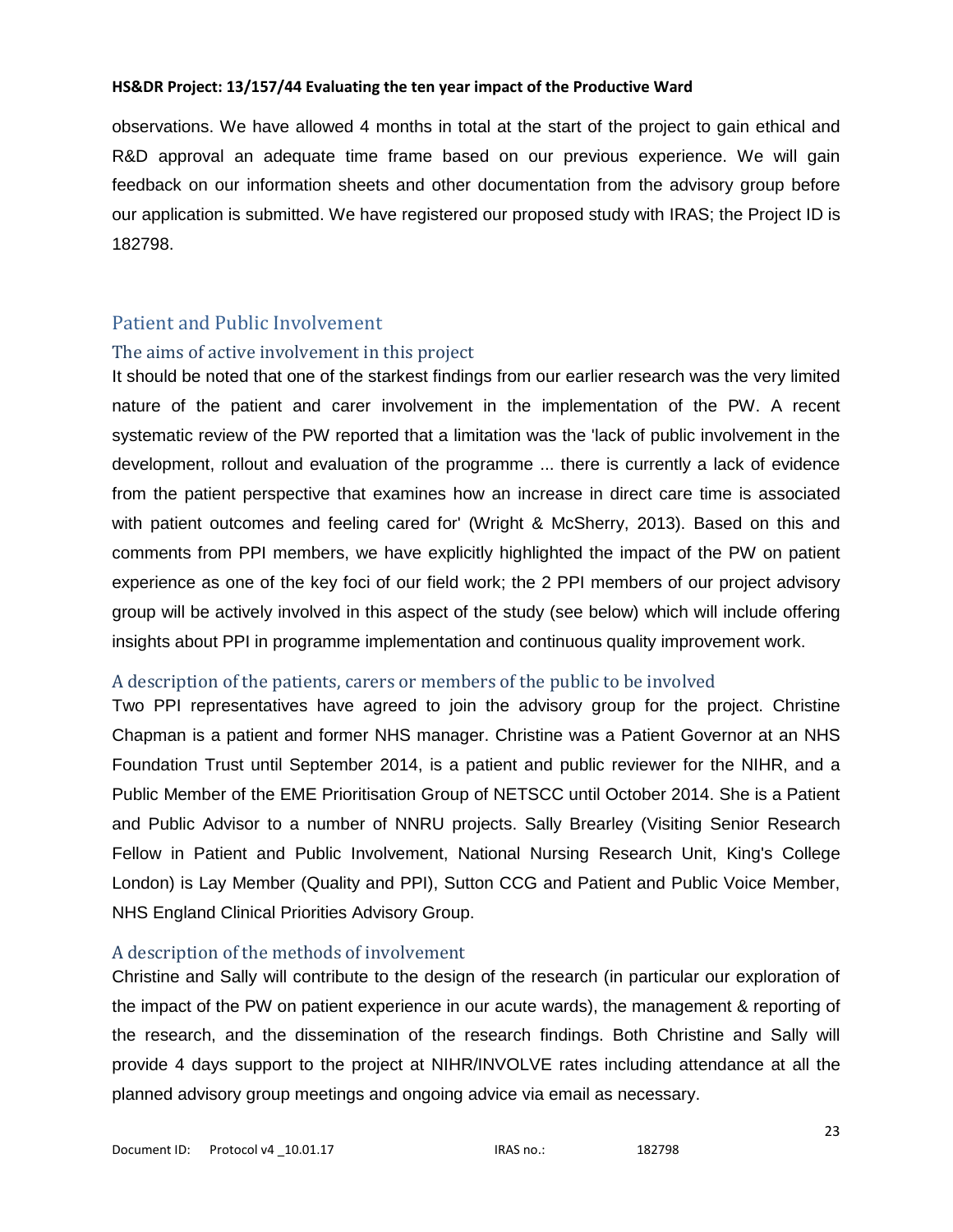# Expertise and justification of support required

The research question in this proposal was prioritised by the applicants on the basis of their previous research specifically related to the PW and their knowledge of the contemporary literature and ongoing national evaluations of the PW in other countries. Together, we have extensive knowledge not only of the origins, development, wider literature and current evidence base relating to the PW in acute Trusts but also methodological issues of evaluating the programme (i.e. limitations of relying on locally collected improvement data and potential availability and value of routine data sources). Our 'learning and impact review' (NNRU & NHSI, 2009) was cited in the research call; there remain few peer-reviewed published papers on PW other than our own (Robert et al, 2011; Morrow et al, 2012; Morrow et al, 2014). Collectively we have strong links with teams in 2 other countries (Canada and Ireland) that are conducting national evaluations of the PW and members of both of these teams will be members of our advisory group.

Professors Robert and Maben will support design and administration of the two surveys and oversee qualitative data collection and analysis, and PPI. An experienced researcher will be recruited for the duration of the study, based in London and this post-doctoral research associate will have responsibility for managing and undertaking day-to-day fieldwork and data collection across the study as a whole, supervised by Professor Robert. Individually, our expertise is as follows. Professor Griffiths will lead the critical review of how metrics have been used locally to determine the impact of the PW. Glenn Robert's (GR) research draws on organisational studies and organisational sociology and focuses on quality improvement and studying innovations in the organisation and delivery of health care services. He has been a PI or CI on 11 NIHR funded studies; his research has also been funded by the European Union, the Department of Health, the Economic & Social Research Council and the Health Foundation. Jill Maben (JM) is a nurse and social scientist and has an international reputation in the research and policy development of nursing. She is a leader in current debates around compassionate care in nursing. Her principle research interests lie in the nursing workforce and in creating positive practice environments for staff and supporting staff in the work they do. She has been a PI on 3 NIHR HS&DR studies. Peter Griffiths (PG) explores issues of workforce effectiveness using routinely collected data and the development and use of nurse sensitive outcomes and quality measures. Peter was part of the RN4CAST consortium (www.rn4cast.eu), a major EU funded study on the impact of nurse deployment on patient safety. Rosemary